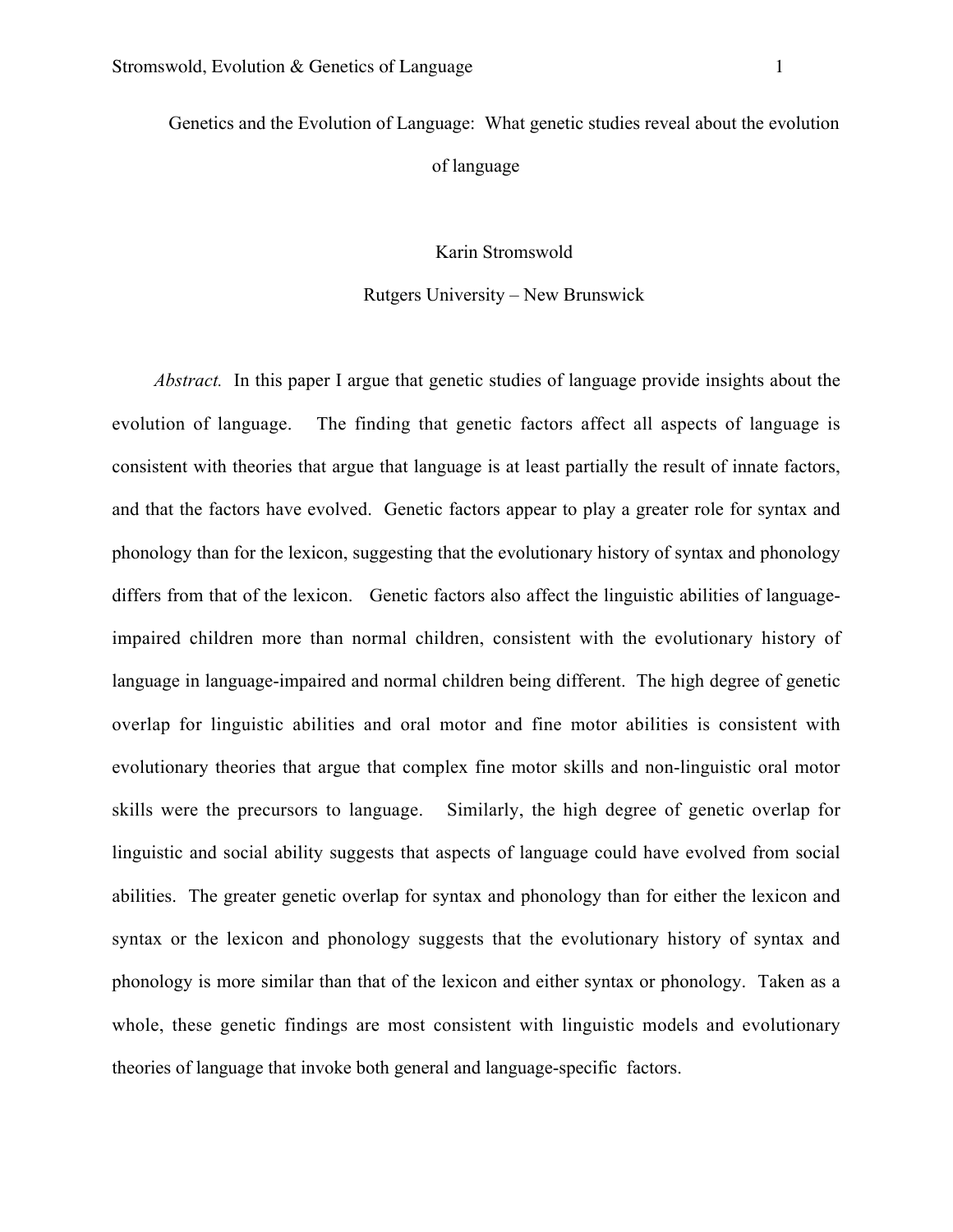Genetics and the Evolution of Language:

What genetic studies reveal about the evolution of language

Karin Stromswold $1$ 

## Rutgers University – New Brunswick

In this paper, I will discuss how genetic studies of language can inform discussions about the evolution of language. Depending on the results of genetic studies, the answer could be that genetic studies have *nothing* to add to such discussions. I take a more optimistic view and argue that genetic studies *can* and *do* provide insights about the evolution of language. The organization of this paper is as follows. I begin with a brief discussion of the relationship between genetics and the evolution of language, outlining some of the assumptions and limitations that exist about their relationship. I then briefly summarize findings of published behavioral studies and our ongoing twin study of language. I end with a brief description of current theories about the evolution of language , discussing how results from genetic studies can inform and constrain theories about how human language evolved.

<sup>1</sup> Portions of this work were supported by grants from NSF (BCS-9875168, BCS-0002010, BCS-0042561, BCS-0124095, BCS-0446838), NIH (HD37818), the Charles & Johanna Busch Biomedical Research Fund and the Bamford-Lahey Children's Foundation. I am grateful to the participants of the Morris Symposium on the Evolution of Language for their insights and comments. I am indebted to the twins and their parents who have participated in the Perinatal Environment and Genetic Interactions Study.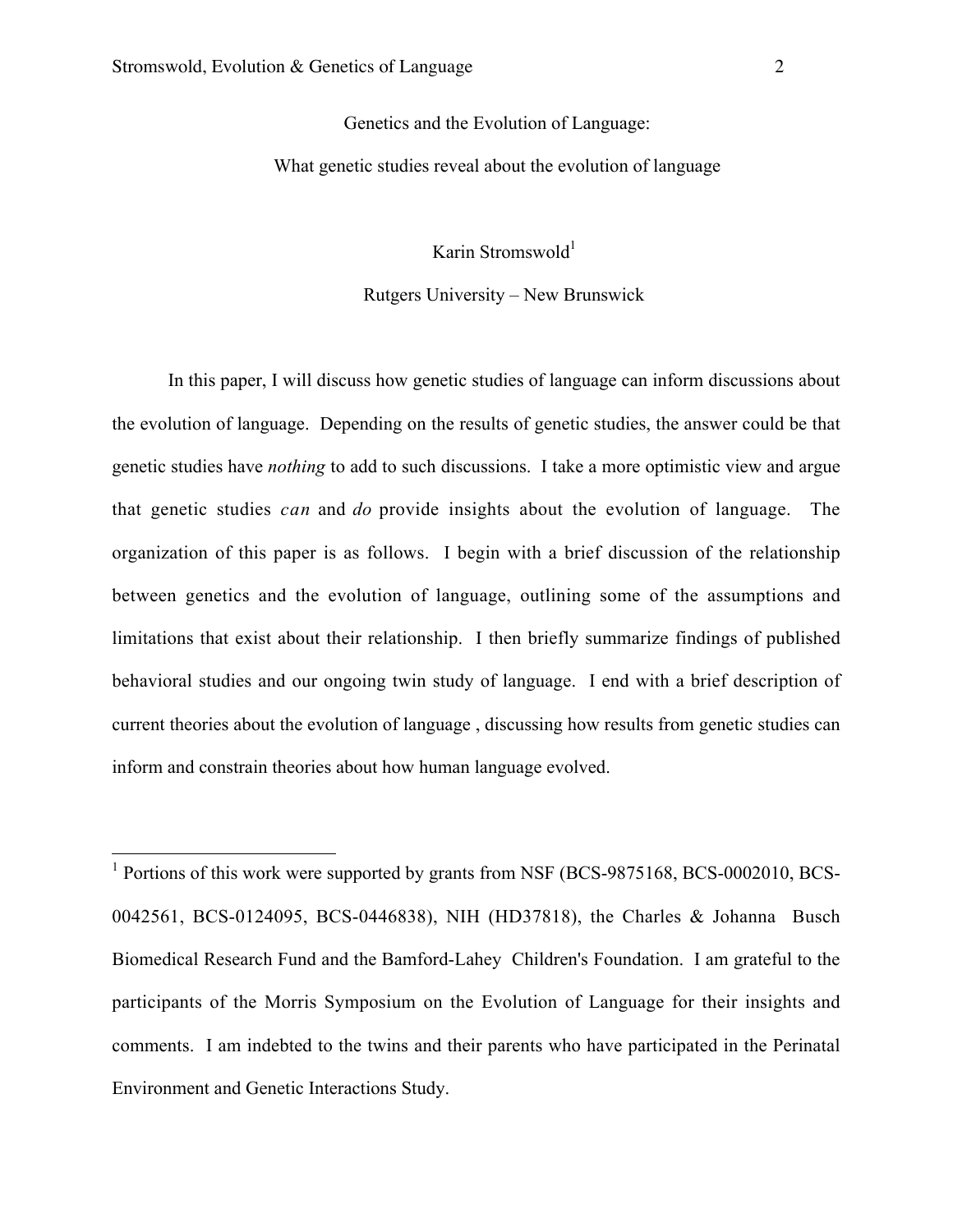XXXI then will proceed to discuss molecular genetic studies of language and their implications for theories of the evolution of language.

XXXI then will proceed to discuss molecular genetic studies of language and their implications for theories of the evolution of language.

### *1. The relationship between genetics and the evolution of language*

1.1 Linguistic variability and the role of genetic factors. If language is heritable, this suggests that genetic factors play a role in language acquisition and/or the linguistic proficiency that people attain. It is logically possible that genetic factors affect the rate at which children acquire language, but that all people eventually attain the same linguistic proficiency, albeit at different ages. If this is the case, we would expect substantial heritability for the linguistic abilities of children, but not for adults. If all people have the same linguistic abilities by the time they reach sexual maturity, the lack of phenotypic differences among adults means that linguistic ability could not be selected for, unless children's linguistic abilities affect the probability they will survive to adulthood.

Results of some studies indicate that language acquisition *does* vary among children. Although the course of acquisition is remarkably similar for all children acquiring a given language (for a summary, see Stromswold, 2000), some children learn language more rapidly than others. For example, some normal 24-month old English-speaking children say only a handful of words, whereas others say over 300 words (e.g. Fenson et al., 1994; Goldfield &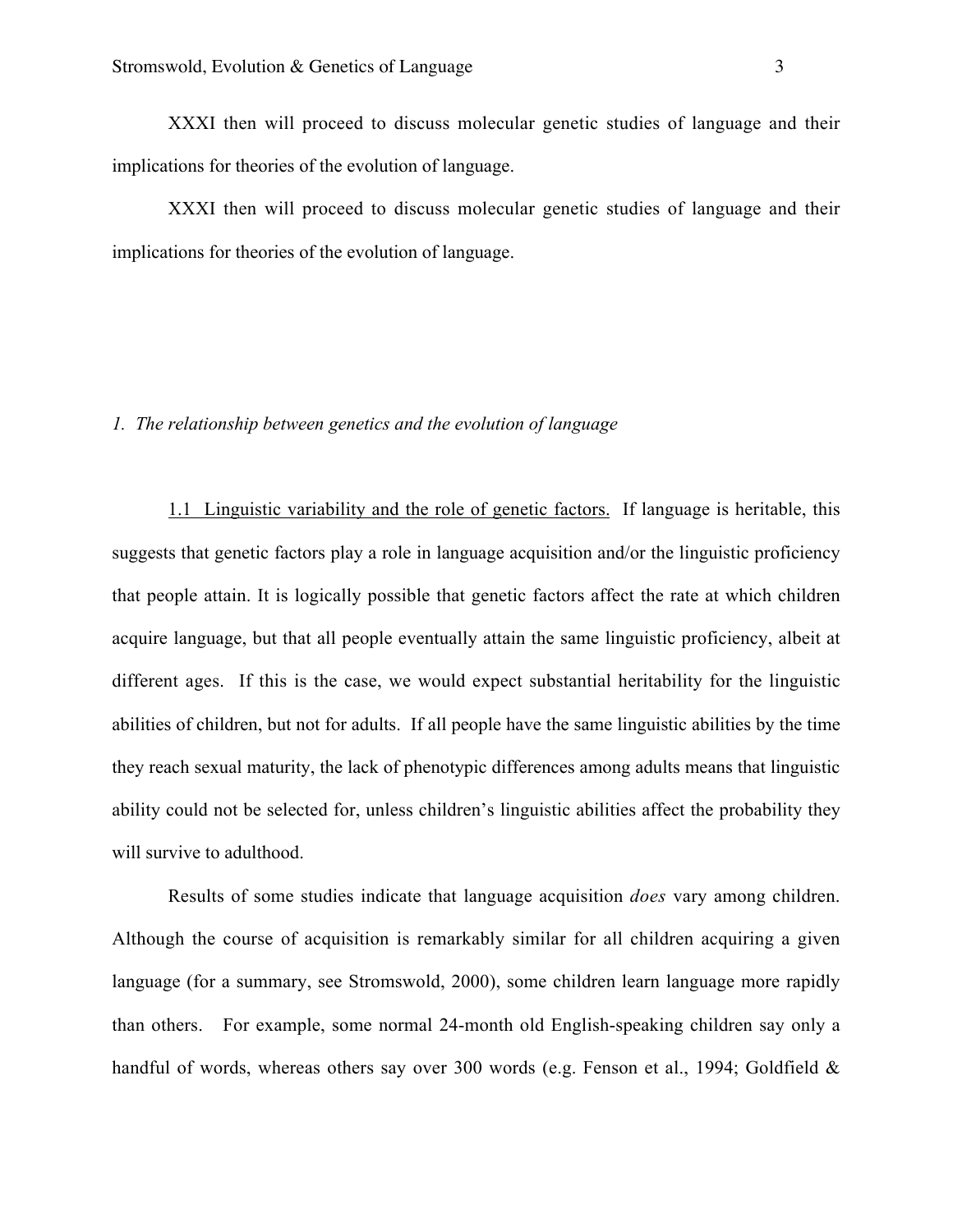Reznick, 1990). Brown (1973) and Cazden (1968) investigated when 3 English-speaking children acquired 14 grammatical morphemes, and found that, although all 3 children acquired these morphemes in the same order, the children acquired them at different ages. For example, all 3 children mastered the third person singular verbal inflection -*s* after they had mastered the homophonous plural and possessive morphemes, but one child mastered the -*s* verbal inflection at 2 years, 3 months (2;3), whereas the other two children did not achieve mastery until ages 3;6 and 3;8. Similar differences in the rate of acquisition have been reported for questions (Stromswold, 1988, 1995), auxiliary verbs (Stromswold, 1989, 1990), and datives, verbal particles and related constructions (Snyder & Stromswold, 1997; Stromswold & Snyder, 1995).

It is also logically possible that all children acquire language at the same rate, but that as adults, they differ in their linguistic abilities. It is possible, for example, that whereas all children acquire the same basic competence in their language, at a certain age the linguistic development of some children stagnates where the linguistic development of other children continues. This is most plausible (and indeed is likely) with respect to vocabulary acquisition. Clearly, adults differ in the size of their vocabularies, and this may reflect the fact that some people regularly acquire new vocabulary items as adults, whereas the vocabularies of other people fossilize. It is also possible that adults have different grammatical knowledge (competence) or performance. For example, all normal adults may acquire the basic morphosyntax of their language, but only some adults master the morphosyntax of rare linguistic constructions (e.g., the English subjunctive, *if I were a plant, I would have chlorophyll rather than hemoglobin*). It is also possible that all adults have the same grammatical competence, but performance factors (such as short term memory size) affect the ease with which adults produce and perceive language. Given that what could potentially be selected for is observable phenotypes (in this case linguistic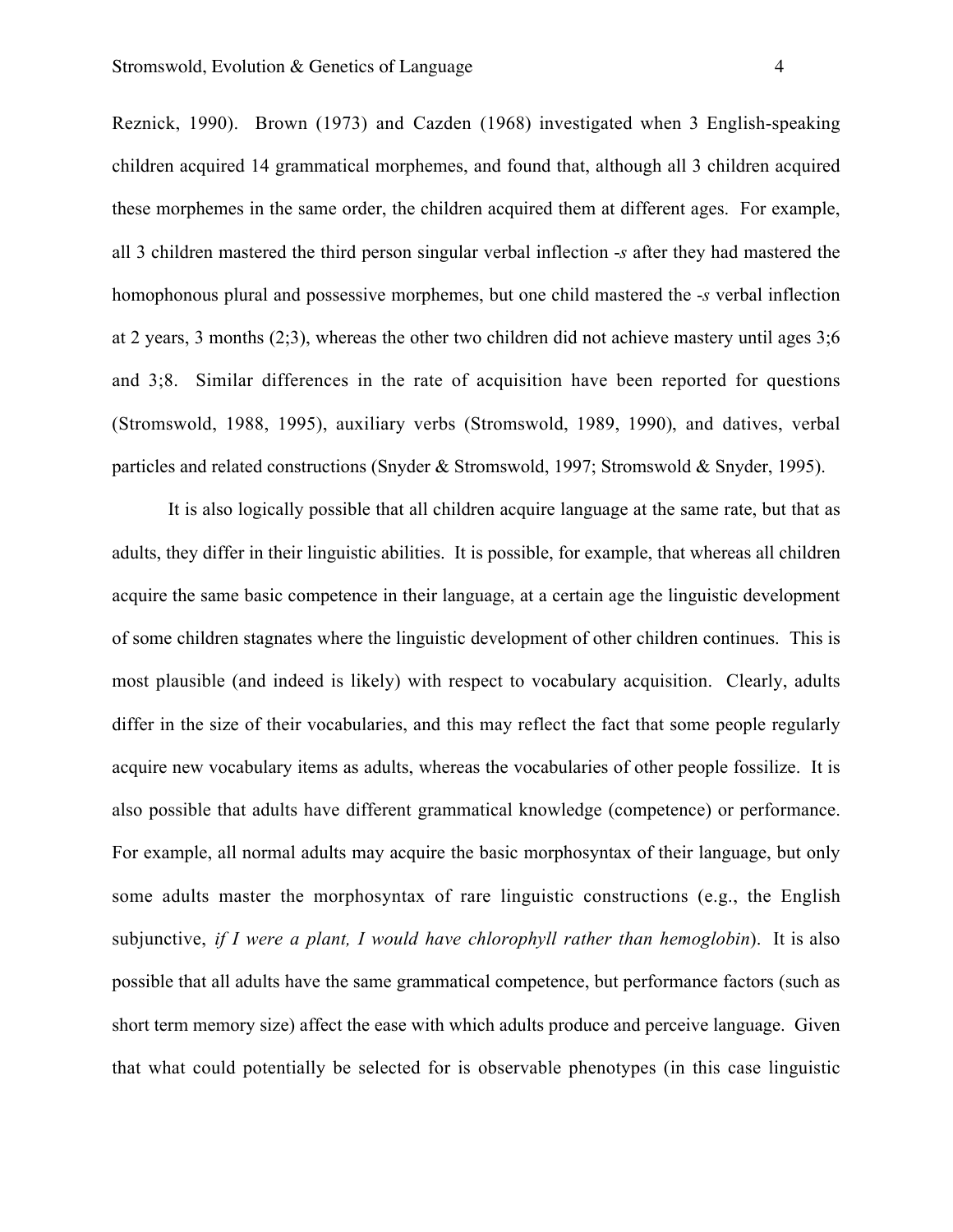performance) rather than unobserved differences in underlying competence, what is important from an evolutionary standpoint is that adults differ in linguistic performance rather than in the underlying linguistic ability that linguists are typically interested in. Furthermore, even if adults' linguistic performance differs, it is possible that these differences do not affect reproductive success, just as eye color presumably does not affect reproductive success. In other words, even if we find significant heritabilities for adults' linguistic abilities, it might tell us nothing about the evolution of language.

Some studies suggest that, although all normal adults have a basic level of linguistic competence in their native language, some adults are more linguistically adept than others. For example, individual differences have been reported in verbal fluency (Day, 1979), in the interpretation of novel compound nouns (Gleitman & Gleitman, 1970), in sentence processing (Bever, Carrithers, Cowart, & Townsend, 1989; Just & Carpenter, 1992), and in the ability to acquire a second language as an adult (Fillmore, 1979). Even among native adult speakers of the same dialect, there are individual differences in grammaticality judgments (Cowart, 1997; Nagata, 1992; Ross, 1979; Schutze, 1996).

1.2 The role of genetics in language-impaired and linguistically normal people. It is possible that genetic factors play a role in the acquisition of language and the linguistic proficiency of language-impaired people, but genetic factors play no role for people who are not language-impaired (henceforth, normal people). If this is the case, it suggests that different genetic factors affect the linguistic abilities of language-impaired and normal people. Even if the same genetic factors are involved, if genetic factors play a substantially greater role for language-impaired than normal people, this suggests that there the populations may be genetically distinct from one another.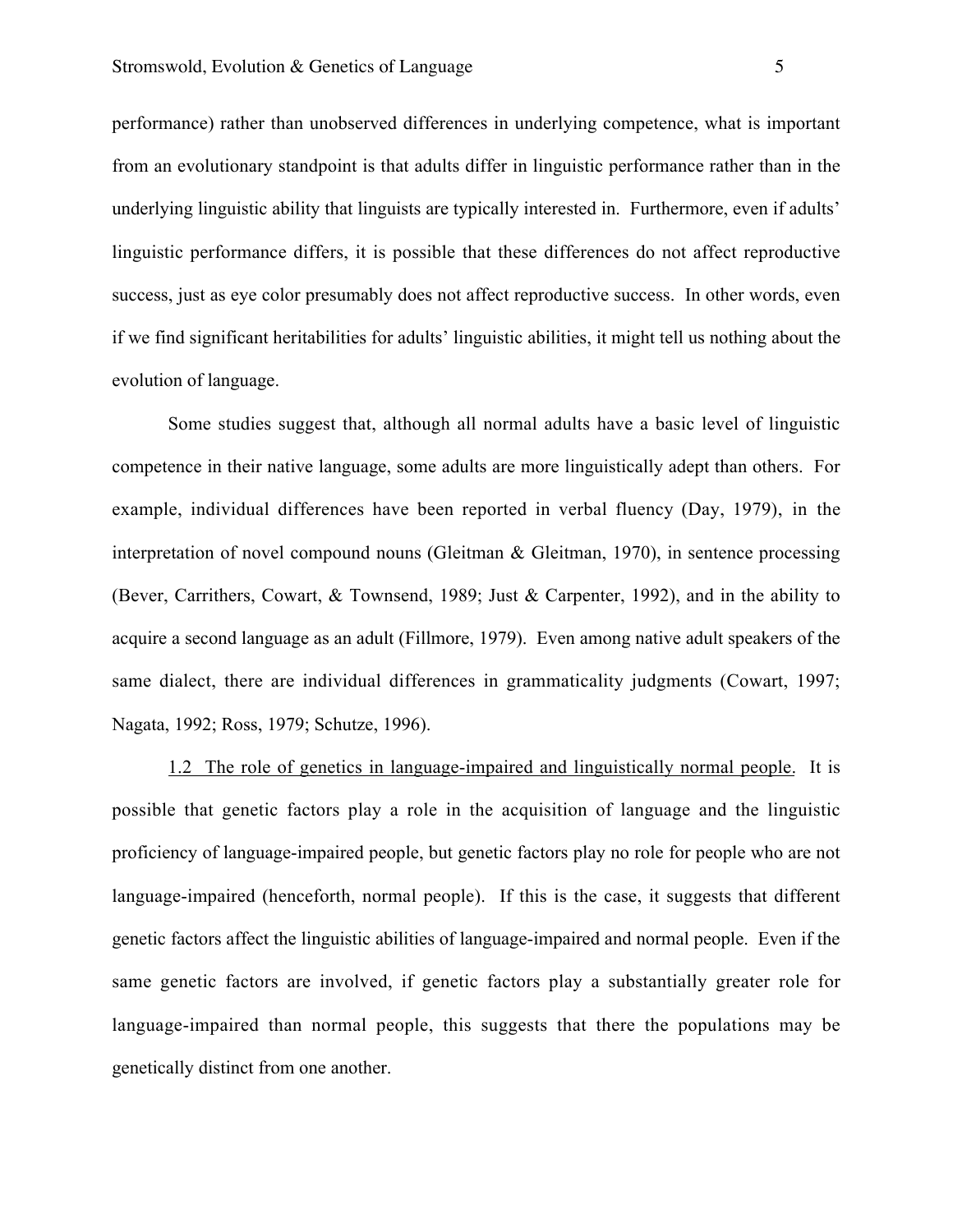1.3 Heritability Estimates and Linguistic Variability. Heritability  $(h^2)$  is an estimate of the extent to which genetic factors account for the observed (phenotypic) variance in a trait. If people do not vary in linguistic ability, then the heritability estimate for language will be zero, even if genetic factors are completely responsible for human language. If there is significant heritability for language, this means that the linguistic abilities of people differ *today* and genetic factors account for a non-negligible amount of the variance. As discussed above, if there is genetically-determined variance in people's linguistic abilities, this means that something that contributes to linguistic ability *could* have been selected for. It does not, however, mean that any linguistically-related ability *was* selected for. Furthermore, even it some language-related ability was selected for, it does not say *what* was selected for. It could be, for example, that the ability was not specifically linguistic, but rather affected both linguistic and nonlinguistic abilities. It is also possible that there are genetic factors that selectively affect linguistic ability, but the same genetic factors affect all aspects of language (e.g., phonology, the lexicon, and syntax).

1.4 Genetic Overlap of Linguistic and Nonlinguistic Abilities. Thus, one way genetic studies of language can inform theories about the evolution of language is by investigating the extent to which the genetic factors that affect language also affect other abilities. If we find that the genetic factors that affect linguistic ability (or some aspect of linguistic ability) also affect nonlinguistic abilities (or a particular nonlinguistic ability), this is *consistent* with linguistic and nonlinguistic abilities having shared neural underpinnings and/or evolutionary history. For example, if there is substantial genetic overlap between oral motor abilities and the ability to speak clearly, this suggests that these abilities have some component skill(s) in common. In this example, *a priori*, a very plausible skill that underlies nonlinguistic oral motor abilities and articulation is the ability to produce rapid, complex oral movements. It is plausible that aspects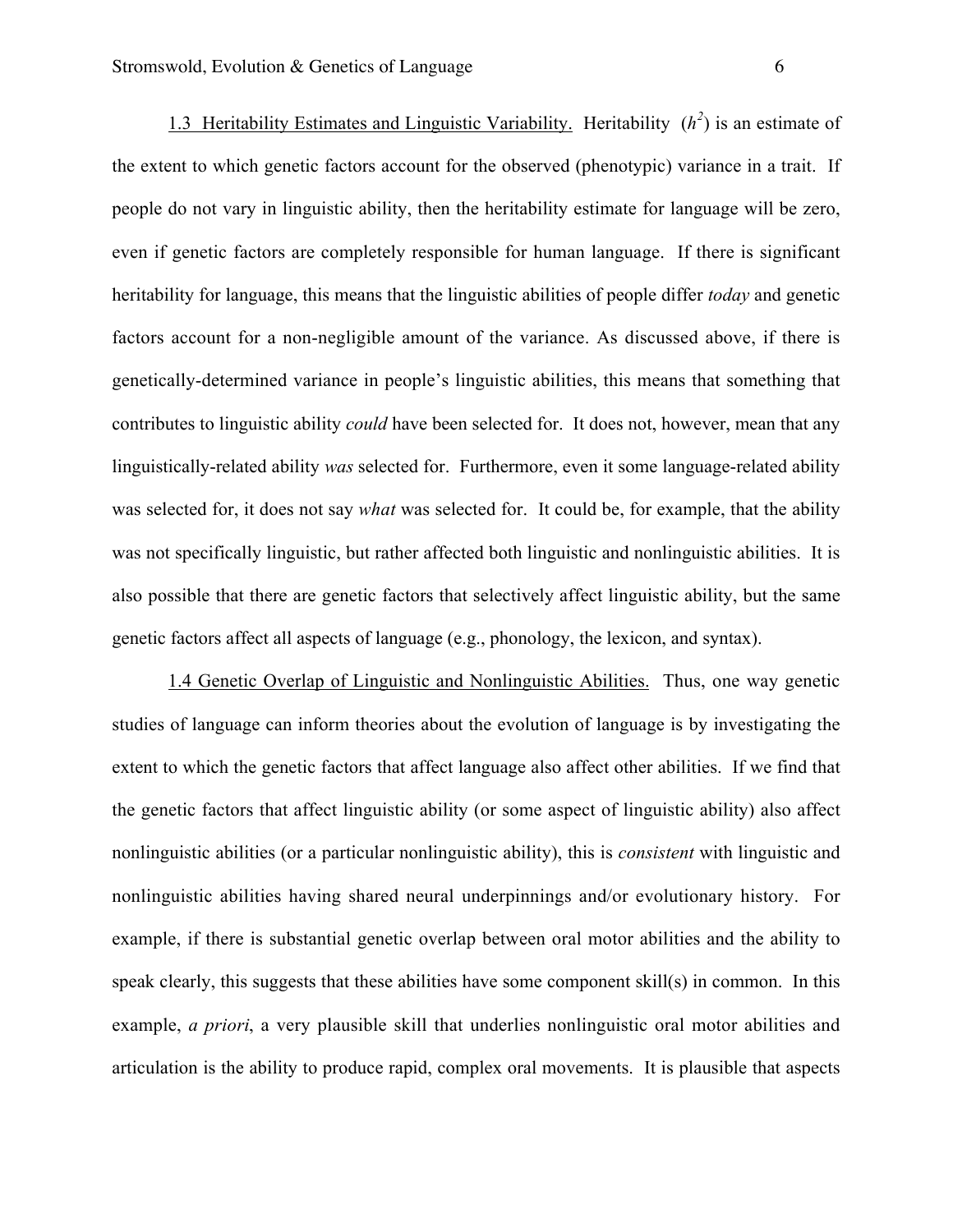of the brain have evolved to allow for the efficient and accurate production of both linguistic and nonlinguistic oral movements. Similarly, to the extent that we find genetic overlap for subcomponents of language (e.g., syntax and phonology), this suggests overlap in the neural circuitry that subserve these aspects of language, which in turn suggests that these subcomponents of language could have co-evolved. However, in neither case does the existence of genetic overlap between different abilities *prove* that the abilities share neural circuitry or evolutionary history. It could just be happenstance.

#### *2. Previous twin studies*

2.1 The logic of twin studies. We can't tell whether individual differences in language acquisition and linguistic ability discussed in section 1.1 are the result of environmental and/or genetic factors, but the fact that such differences exist suggests that people may differ in their genetic endowments for language. The most common method used to tease apart the role of genetic and environmental factors in language is to determine whether MZ cotwins are linguistically more similar to one another than DZ cotwins. Because MZ and DZ cotwins share essentially the same pre- and postnatal environments, whereas MZ cotwins share 100% of their alleles and DZ cotwins share only 50% of their alleles (but see Stromswold, 2001; Stromswold, to appear), if MZ cotwins are linguistically more similar to one another than DZ cotwins, this suggests that genetic factors play a role in language. If, on the other hand, MZ cotwins are no more similar to one another than DZ cotwins, this suggests that genetic factors play a negligible role for language. Putting aside for the moment the possibility of interactions and correlations between genetic and environmental factors (but see Stromswold, 2005), the variability in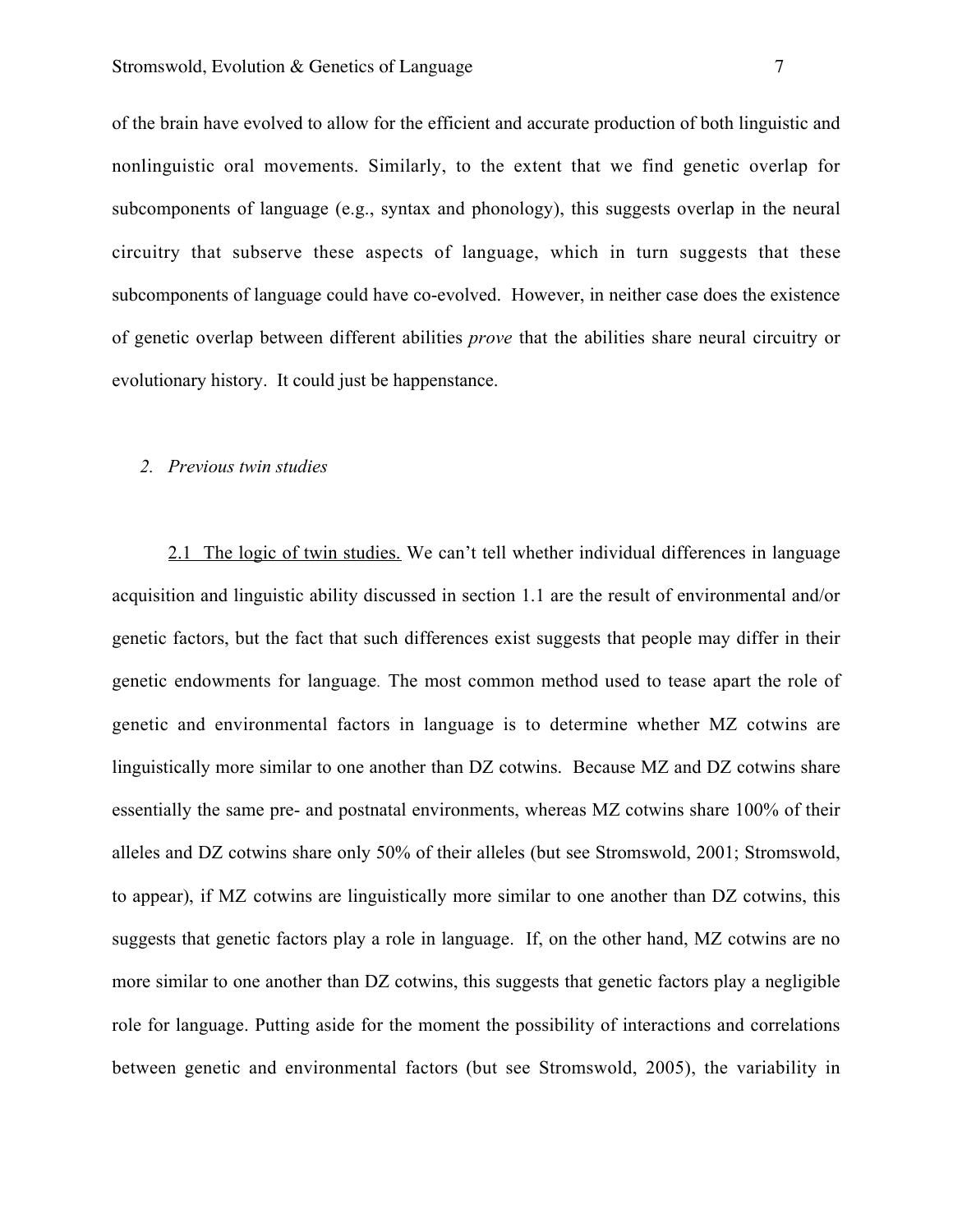linguistic abilities in a population (the phenotypic variance) is due to genetic variance plus environmental variance. Heritability is a measure of the proportion of the phenotypic variance that is due to genetic variance. In twin studies, environmental factors that may contribute to phenotypic variance are divided into those environmental factors that co-twins do and do not share. Shared environmental factors include the linguistic input children receive (assuming parents of twins speak the same way to both cotwins), and nonshared environmental factors include illnesses or accidents that only occur to one cotwin.

2.2 Concordance rates for language disorders. One way to determine whether MZ cotwins are linguistically more similar than DZ cotwins is to compare the MZ and DZ concordance rates for language disorders. Twins are concordant for a language disorder if both cotwins are impaired, and discordant if only one cotwin is impaired. If the concordance rate for language disorders is significantly greater for MZ than DZ twins, this suggests that genetic factors play a role in language disorders such as dyslexia and specific language impairment (SLI). Stromswold (2001) performed meta-analyses of 10 twin studies of written or spoken language disorders. In these 10 studies, the mean concordance rate was 80% for MZ twins and 46% for DZ twins. In all 10 studies, concordance rates were greater for MZ than DZ twin pairs, with the differences being significant in all but one study. When the twin pairs from the studies were pooled together, the overall concordance rate was significantly higher for MZ twins (80%) than DZ twins (46%). In the 5 twin studies of written language disorders, the mean concordance rate was 76% for MZ twins and 41% for DZ twins, with the overall concordance rate for MZ twins (75%) being significantly greater than for DZ twins (43%). For the 5 twin studies of spoken language disorders, the mean concordance rate was 84% for MZ twins and 52% for DZ twins, with the overall concordance rate for MZ twins (84%) being significantly greater than for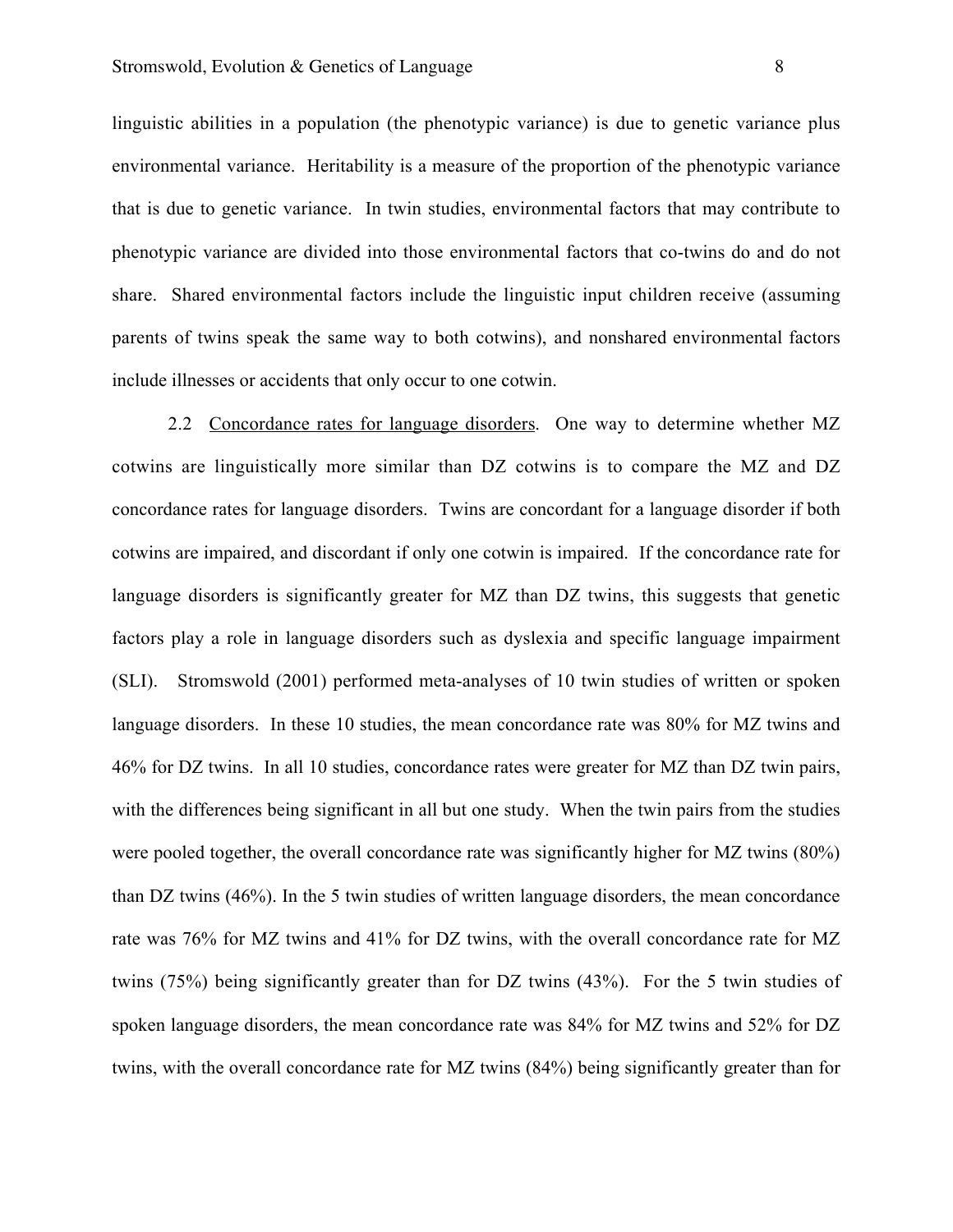DZ twins (50%). One can obtain an estimate of the role of heritable factors for a disorder by doubling the difference in MZ and DZ concordance rates for the disorder. For example, given that the concordance rate for spoken language impairments is 84% for MZ twins and 50% for DZ twins, the heritability of spoken language impairments is 68%. An estimate of the role of shared environmental factors can be obtained by subtracting the heritability estimate from the MZ concordance rate  $(84\% - 68\% = 16\%)$ , and an estimate of the role of non-shared environmental factors can be obtained by subtracting the MZ concordance rate from 100 (here 16%).

Heritability estimates that are based on concordance analyses have a number of limitations. First, they are only as valid as the diagnoses given to twins. If even a small percentage of nonimpaired twins are (incorrectly) diagnosed as being language impaired or if some languageimpaired twins are incorrectly deemed to be normal, this can dramatically affect heritability estimates. Secondly, the estimates are only as specific as the diagnoses twins receive. If (some of) the twins' linguistic impairments are secondary to non-linguistic deficits, then the estimates obtained will not be good estimates of the heritability of linguistically-specific impairments. A third limitation of heritability estimates obtained from twin concordance analyses is that they are estimates of broad-sense heritability, and as such include the influence of gene dominance, epistasis (interactions between genes) and interactions between genes and environment.

2.3 Univariate analyses of twins' linguistic abilities. There are two additional drawbacks that are fairly specific to concordance-based heritability estimates. The first drawback has to do with the fact that concordance analyses take what is likely to be a continuous variable (linguistic ability) and artificially categorize people as either impaired or not impaired. Inevitably, there will be cases in which one twin scores just a few points higher than his or her cotwin, but this small difference is enough for one twin be labeled normal and the other impaired. The second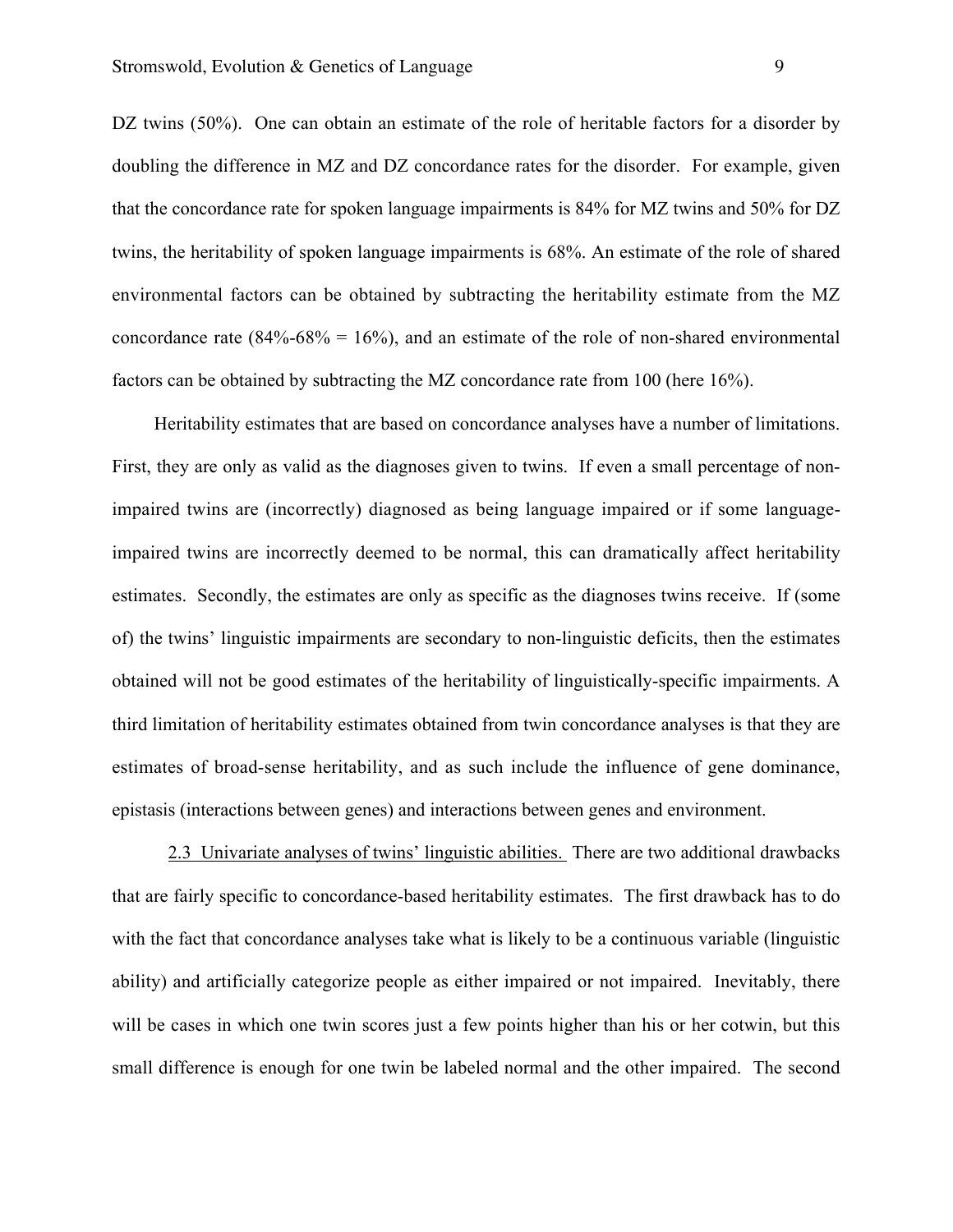drawback is that twin concordance studies can only be used to study the heritability of language impairments, and not the heritability of normal linguistic function. This is important because it is becoming increasingly clear that there isn't perfect overlap in heritable factors that affect language development and proficiency in people who have normal language versus impaired language (see Stromswold, 2001). In cases where the data obtained are more or less continuous (e.g., scores on language tests, age of acquisition of linguistic milestones) rather than dichotomous (presence or absence of a language disorder), one can address both of these drawback by comparing the similarity of normal MZ and DZ cotwins' language scores.

In univariate analyses, a twin's performance on test A is compared with his cotwin's performance on the same test. In meta-analyses of 8 studies of normal twins' vocabulary development, Stromswold (2001) found that the mean weighted correlation coefficient was .93 for MZ twins (as compared to .76 for DZ twins). For phonemic awareness, the MZ correlation coefficient was .90 (compared to .56 for DZ twins). For articulation, the correlation coefficient was .92 for MZ twins and .85 for DZ twins. For reading, the coefficient for MZ twins was .86 (as compared to .66 for DZ twins), and for spelling, the coefficient was .78 for MZ twins (as compared to .48 for DZ twins). Stromswold (2001) reported the results of 12 twin studies in which 36 tests of morphosyntax were administered. Unfortunately, the variability among these tests precluded calculating mean correlation coefficients. However, Stromswold (2001) noted that in 33 of the 36 tests, the MZ correlation coefficient was larger than the DZ correlation coefficient, with the difference being significant for 12 of the 36 morphosyntactic tests. One can obtain estimates of the effect of heritable factors by comparing the similarity of MZ and DZ cotwins' scores on a test. For example, Falconer's (1960) heritability estimate is calculated by doubling the difference between the MZ and DZ intra-twin correlation coefficients. The role of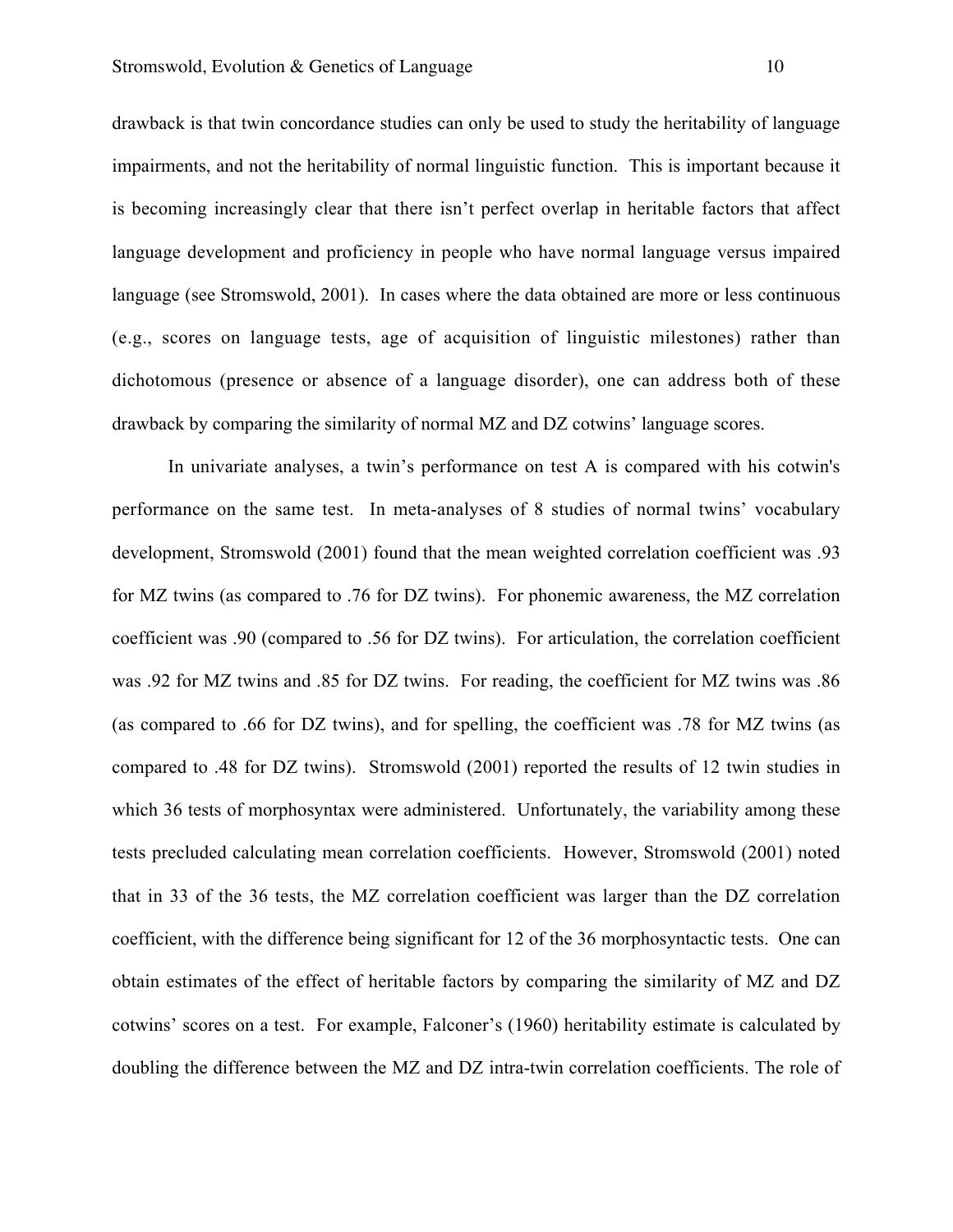shared environmental factors is computed by subtracting Falconer's heritability estimate from the MZ correlation coefficient, and the role of non-shared environmental factors is calculated by subtracting the MZ correlation from one. We can use these formulas to estimate, for example, that 68% of phonemic awareness is due to heritable factors, 22% is due to shared environmental factors, and 10% is due to nonshared environmental factors. Univariate analyses clearly reveal that for a wide range of linguistic tasks, normal MZ cotwins perform more similarly to one another than DZ cotwins do. This suggests that heritable factors play a substantial role in the linguistic abilities of normal people. However, like heritability estimates based on twin concordancy, Falconer's heritability estimates are estimates of broad sense heritability. A second limitation of univariate twin analyses is that they do not allow one to tell whether the heritable factors that affect language are specific to language. It is possible, for example, that the heritable factors that affect phonemic awareness also influence other cognitive, linguistic or motor abilities.

Twin data can also be analyzed using structural equation modeling (SEM) techniques.<sup>2</sup> The underlying assumption of SEM analyses is that variance of a quantitative phenotype can be broken down into genotypic variance and environmental variance. Genotypic variance can be subdivided further into variance due to additive genetic effects (A) and variance due to nonadditive or dominant (D) genetic effects (Neale & Cardon, 1992). Additive genetic effects are the effects of genes taken singly and added over multiple loci, whereas non-additive genetic effects are the effects of intralocus gene interactions. Environmental factors can be divided into

 $2$  There are two reasons why SEM analyses were not performed on the meta-analytic twin data. First, in all but a handful of studies, the published reports of studies did not provide enough information to allow one to perform SEM analyses of the data from that study.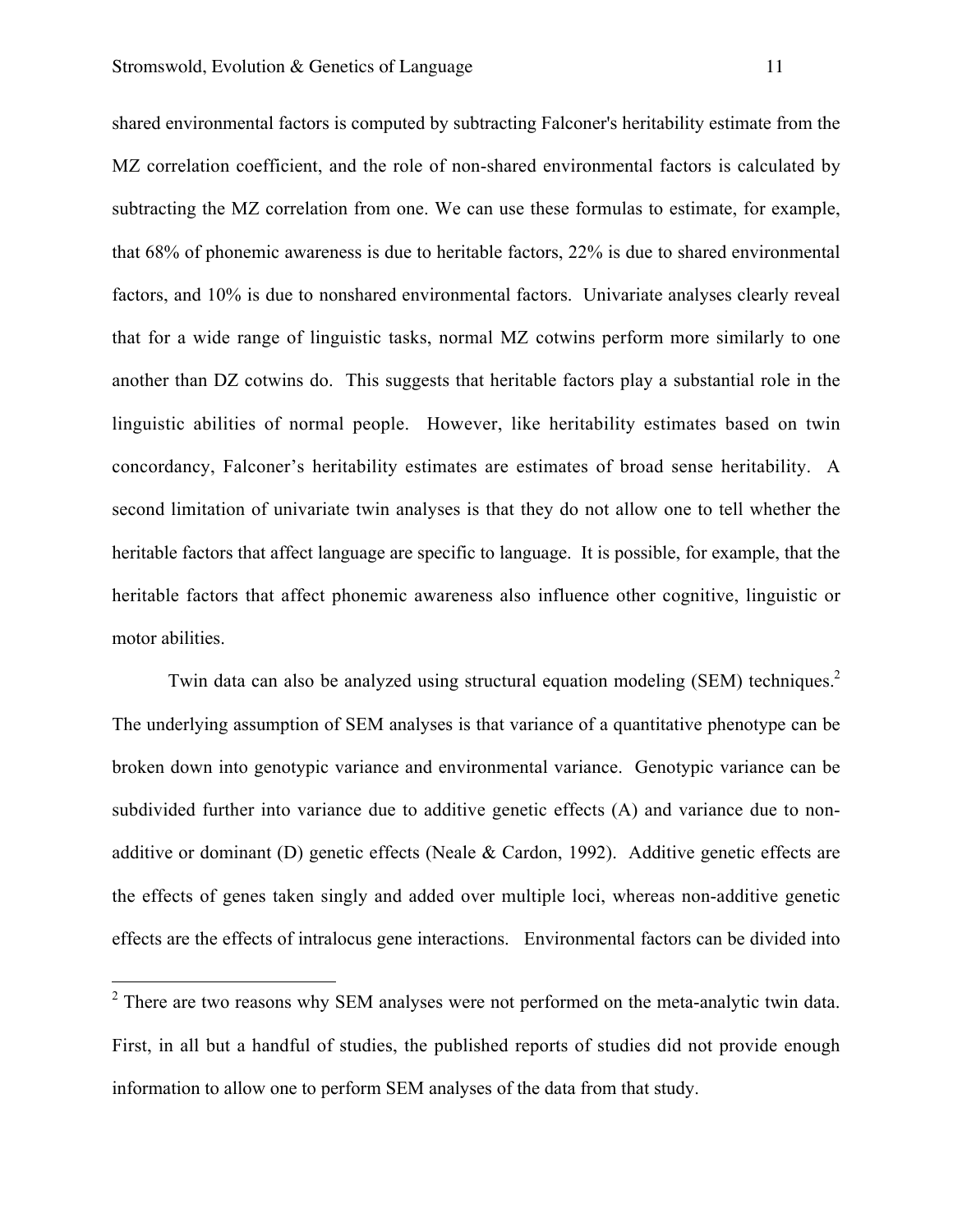environmental factors shared by co twins (C) and factors not shared by cotwins (E). Shared environmental effects contribute to cotwins' phenotypic similarity and non-shared environmental effects contribute to cotwins' dissimilarity. Models are formed by the weighted combinations of the parameters A, C, D, and E, with possible models being ACE, ADE, AE, CE, and E. Goodness of fit and degrees of freedom are the criteria used to determine which model provides the best fit to the data (Neale & Cardon, 1992).

2.4 Multivariate analyses of twins' linguistic abilities. Multivariate analyses can help determine how specific-to-language the genetic factors that influence language are (see de Jong, 1999). In bivariate analyses, a twin's performance on test A is compared with his cotwin's performance on test B (covariance). Genetic influence on the phenotypic correlation between test A and B (bivariate heritability,  $h_b^2$ ) is estimated by determining the extent to which the MZ cross-twin correlation is greater than the DZ cross-twin correlation. In contrast, the genetic correlation  $(R_G)$  estimates the extent to which the same genetic factors affect A and B regardless of their contribution to the correlation between A and B. Genetic correlation may be high, yet bivariate heritability low and vice versa. For example, genetic factors might play a substantial role for both gross motor abilities and linguistic abilities, but if completely different genetic factors are responsible for gross motor and linguistic abilities, the genetic correlation will be zero. Conversely, genetic factors might play only a modest role for gross motor and linguistic abilities, but if the same genetic factors are responsible for both abilities, the genetic correlation will be high.

One limitation of multivariate analyses is that estimates of the genetic correlation for two behavioral traits are only as good as the behavioral tests used to assess the two traits. For example, analyses of the Twins Early Development Study (TEDS) data suggest that the same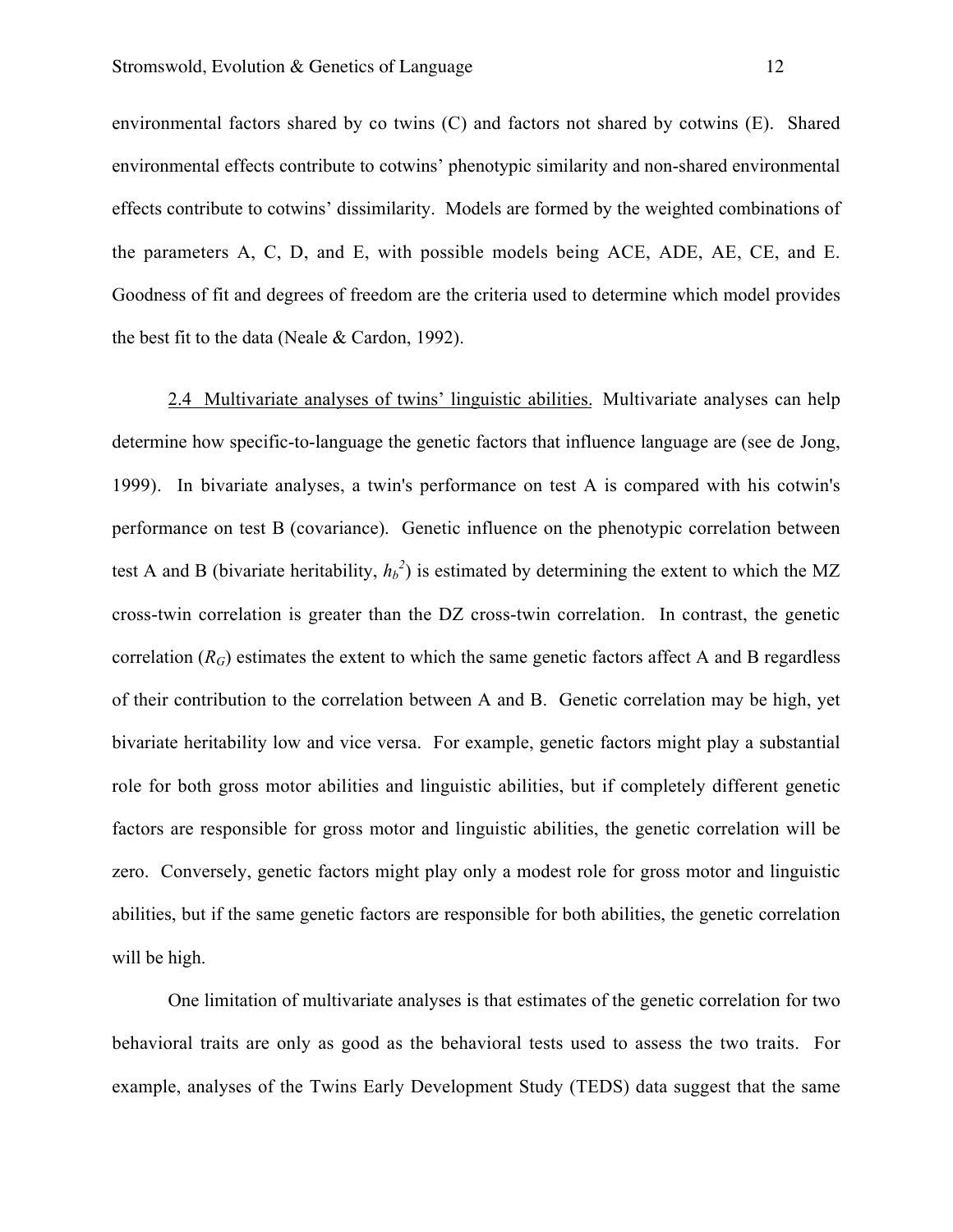genes affect vocabulary development and syntactic development, and that no vocabulary- or syntax-specific genetic factors exist (Dale, Dionne, Eley, & Plomin, 2000). However, this might reflect limitations in the way syntactic and lexical development were assessed. In the TEDS study, parents assessed their twins' lexicons by indicating whether they said each of 100 words. Parents then assessed their twins' syntax by choosing which sentence in 12 pairs of sentences (e.g. baby crying, baby is crying) sounded more like something that their twins might say. It seems plausible that, during the early stages of language learning, parents are fairly good at recalling whether their child says particular words and, hence, that the TEDS vocabulary measure is probably a reasonable measure of lexical development. The same is not necessarily true of the TEDS syntax measure. It is very unlikely that a child has said the exact sentences listed, so to complete the syntax measure, parents must act as amateur developmental linguists. Furthermore, parents complete the syntax section immediately after completing the vocabulary checklist. Therefore, one worry is that parents who check off many words on the vocabulary test might (unconsciously) be biased to choose the "better" of the sentences in each pair, whereas parents who check off few words might be biased to choose the "worse" sentence in each pair. If such a bias exists, it would explain the high  $R_G$  for vocabulary and syntax.

A second limitation of multivariate analyses is that they only allow one to determine the extent to which there is genetic overlap for the particular behavioral traits that one has assessed. For example, researchers involved in the TEDS study have used multivariate analyses to determine the specificity of genes that affect verbal and nonverbal abilities. In addition to heritable factors that influence both nonverbal cognitive abilities and verbal abilities, there appear to be genetic factors that influence verbal abilities but not nonverbal cognitive abilities (e.g., Price et al., 2000). It is possible, however, that these latter genetic factors affect more than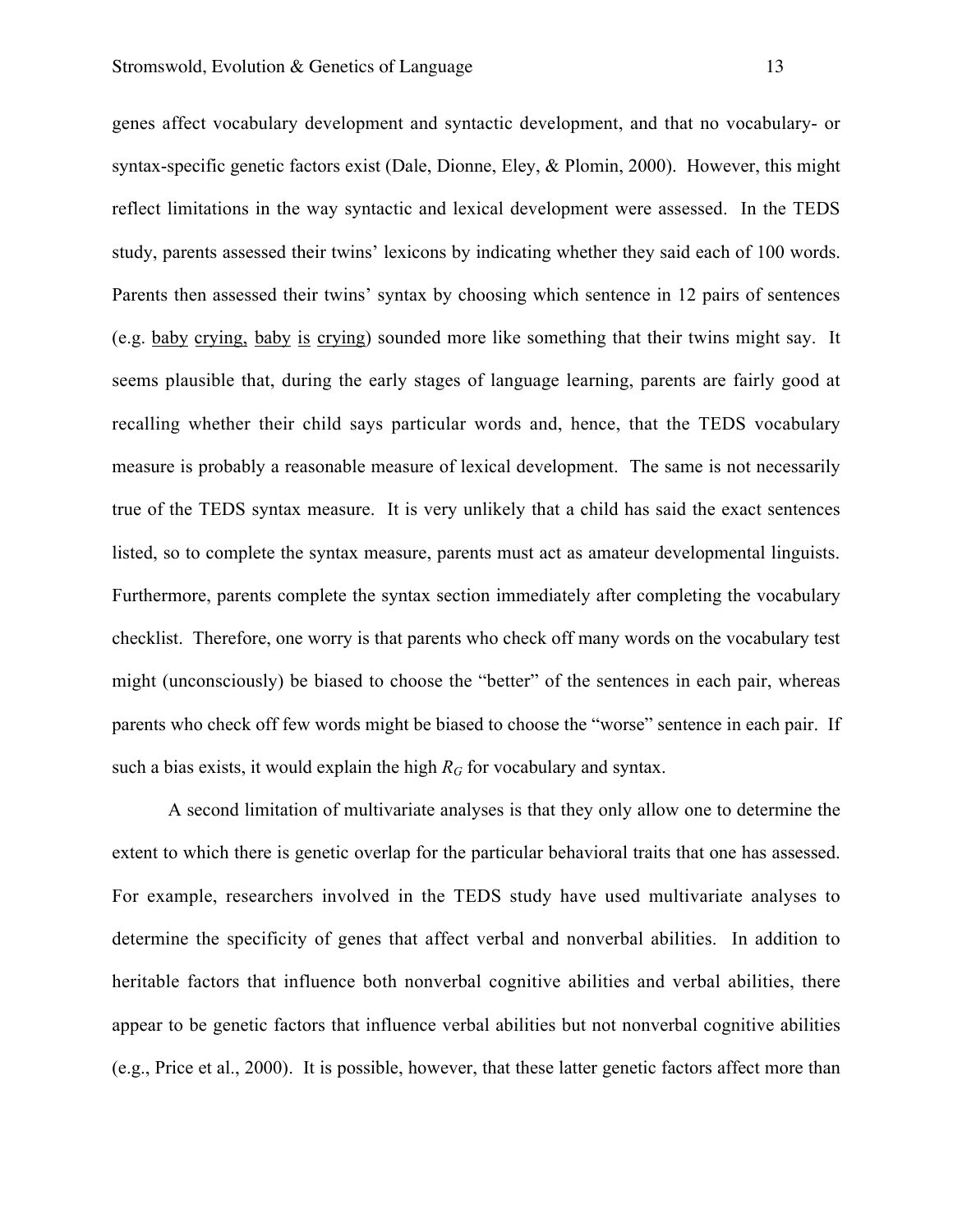just verbal abilities. For example, genetic factors that affect verbal abilities but not nonverbal cognitive abilities could nonetheless affect oral motor abilities, fine motor abilities, gross motor abilities, social-emotional abilities, etc.. The only way to rule this out is to assess all of these abilities in the same group of subjects, and perform the appropriate analyses. Unfortunately, in order to have the statistical power to do so, one must have data from a very large number of twins.

### *3. The Perinatal Environment and Genetic Interaction (PEGI) study*

3.1 Overview. In 2002, we began a behavior genetic twin study that investigates how genetic and prenatal and postnatal environmental factors affect linguistic and nonlinguistic development. This study is unusual in two ways. First, we have data on a wide range of the twins' linguistic development (phonological, lexical and syntactic) and nonlinguistic development (cognitive, gross motor, fine motor, oral motor, and social). Second, we have extensive information about our twins' prenatal and perinatal periods. The results alluded to in this paper are those obtained from the first 260-odd same-sex twin pairs who were between the ages of 2 and 6 when they were evaluated. It is clearly beyond the scope or goals of this paper to present in detail the analyses performed or the results obtained. Rather, we only summarize those findings that we believe are most likely to inform evolutionary theories of language. (For a more detailed description of the PEGI study and its findings, see Stromswold, 2005; Stromswold, Schramm, Molnar, Holodak, & Sheffield, 2005)

3.2 Measures of Linguistic and Nonlinguistic Abilities. The PEGI twins' linguistic and nonlinguistic abilities were assessed in a variety of ways. First, the twins' linguistic abilities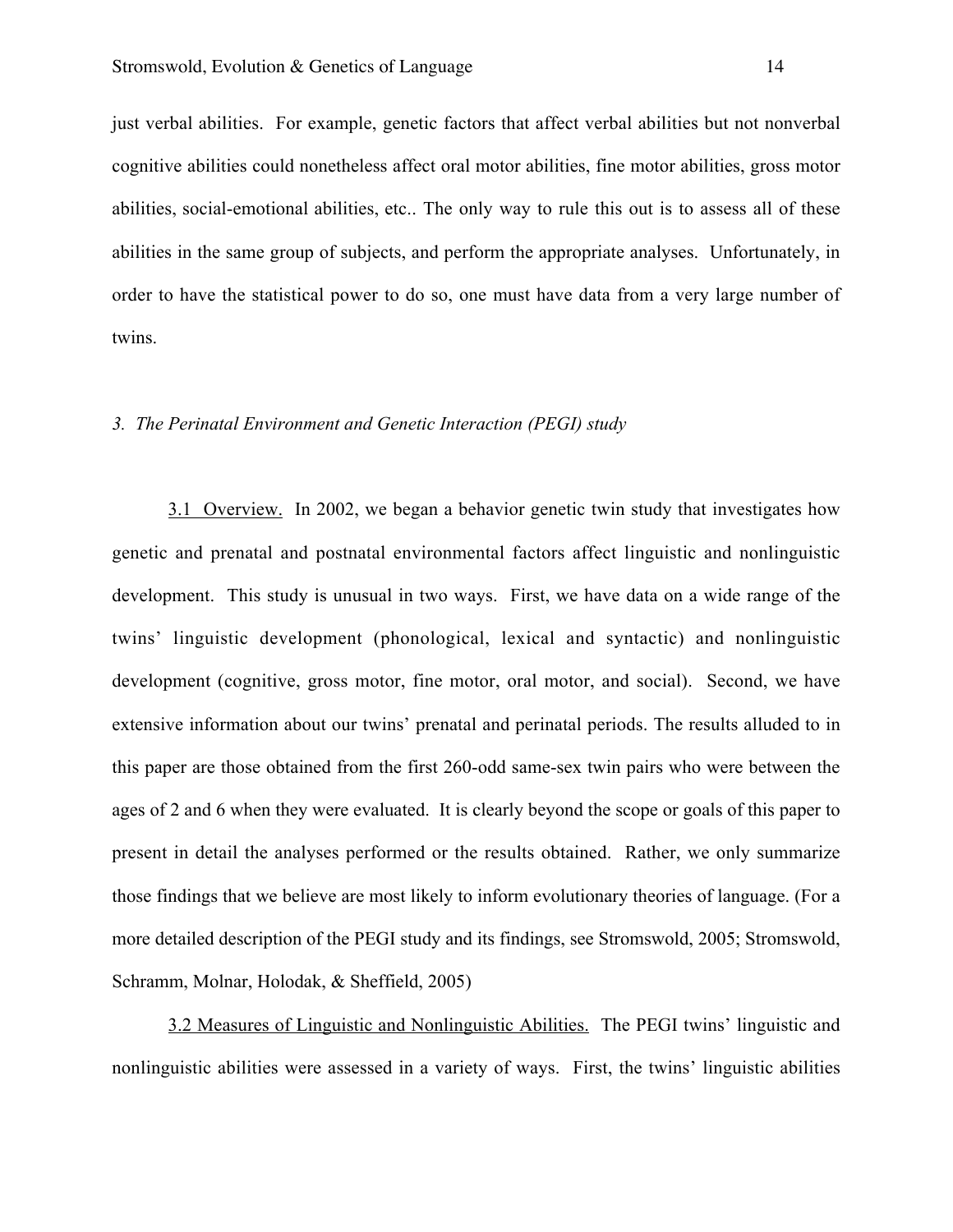were assessed using the parent-administered Ages and Stages (AS) communication test (Bricker & Squires, 1999). The linguistic abilities of twins who were under 3 years old were also assessed using the age-appropriate version of the parent-completed MacArthur Communication Development Inventory (CDI) vocabulary and syntax checklists described in section 2.4 (Dale, 2001; Fenson et al., 1994). The linguistic abilities of twins who were between 3 and 6 years old were assessed using the age-appropriate version of the Parent Assessment of Language (PAL, Stromswold, 2003) articulation, vocabulary, and syntax tests. The PAL articulation test is a test in which children are asked to imitate the onset of 12 words. The vocabulary test is a lexical access test in which children are asked to name as quickly as possible examples of a specified category (e.g., name as many animals as you can). The syntax test is a 12 item forced-choice picture-pointing comprehension test of semantically reversible active sentences, passive sentences, and sentences that contain reflexive pronouns (e.g., *himself*) or accusative pronouns (e.g., *him*). We also asked parents to report when their twins acquired 4 linguistic milestones (onset of babbling, first words, first multiword utterances, and clear articulation). Lastly, we asked parents to report whether their twins received speech-language therapy during each year of the twin's life. In addition to these linguistic measures, the PEGI study also includes 7 gross motor measures (AS gross motor score, amount of physical therapy received, and onset of sitting, crawling, walking, running, and climbing stairs), 5 fine motor measures (AS fine motor scores, amount of occupational therapy received, and onset of finger feeding, fork feeding and scribbling, 2 oral motor measures (amount of feeding therapy received and onset of drinking from an open cup), 3 social measures (AS personal-social scores, onset of social smiling, and amount of psychological or behavioral therapy), and 2 cognitive measures (AS problem solving

scores and amount of special educational services received). (All measures may be found at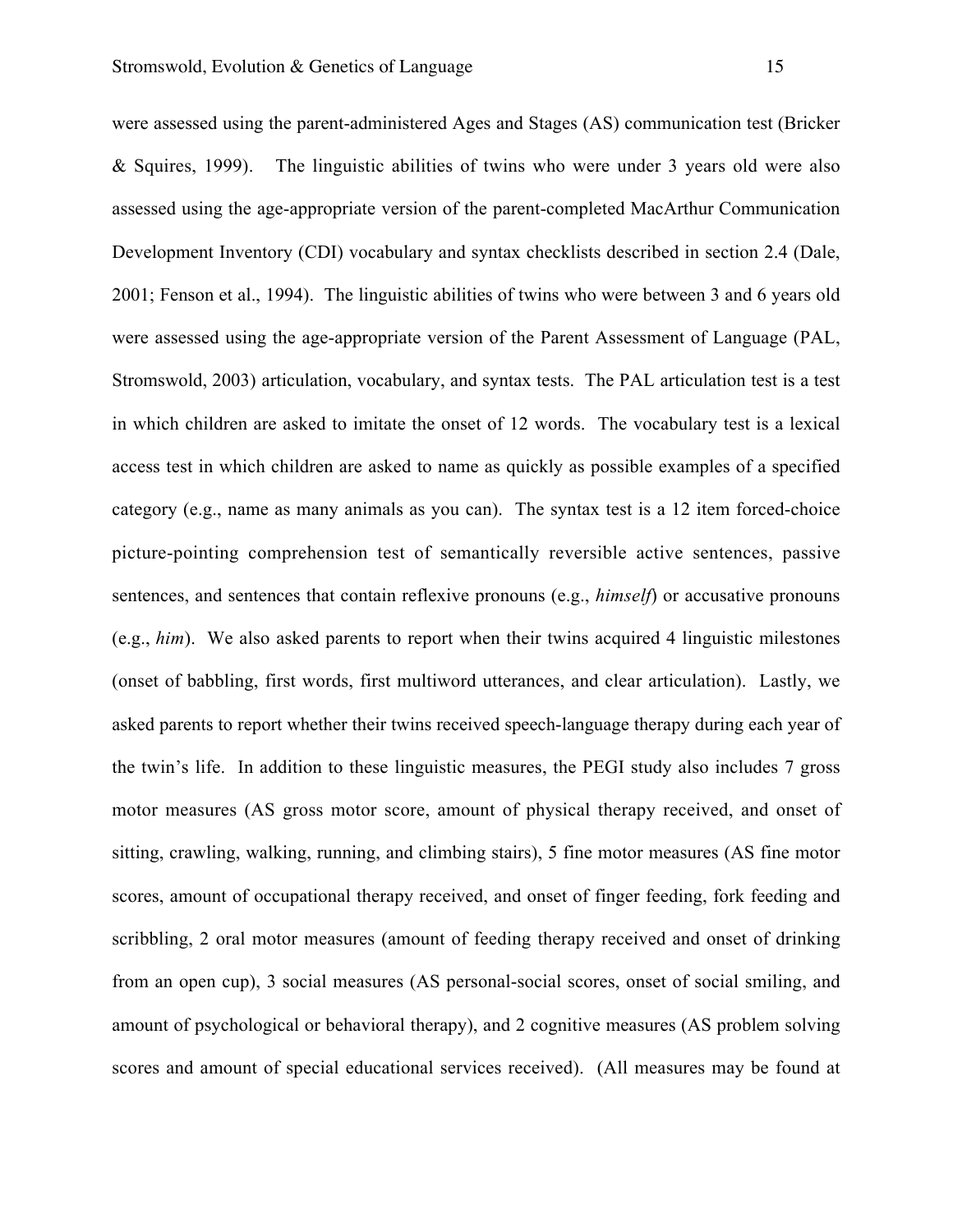http://ruccs.rutgers.edu/~karin/PERINATAL/language\_perinatal.htm.)

3.4 Genetic factors in the language of language-impaired and normal twins. We identified those twin pairs in which one or both twins were language-impaired.<sup>3</sup> Concordance analyses of these twin pairs revealed that genetic factors accounted for over 80% of the language disorders in our twins. In addition, structural equation modeling (SEM) analyses revealed that genetic factors accounted for more of the linguistic variance for the language-impaired twins than for the normal twins. For example, non-additive (i.e., dominant) genetic factors only played a role in the linguistic abilities of language-impaired twins. That said, for both languageimpaired twins and normal twins, the same general pattern was found with genetic factors playing a greater role for articulation (70% and 31% respectively for language-impaired and normal twins) and syntax (100% and 26% respectively for language-impaired and normal twins) than for vocabulary (69% and 5%, respectively for language-impaired and normal twins).

3.5 Heritability of Linguistic Abilities. Because we found the same basic pattern of results for the language-impaired and normal twins, we combined all of the twins into a single group for further analyses. Doing so allowed us to examine the degree of genetic overlap between linguistic and nonlinguistic abilities.<sup>4</sup> For all subcomponents of language, genetic factors accounted for a significant percentage of twins' abilities. Not surprisingly, the findings for all twins were somewhere between the results obtained for language-impaired twin pairs and

<sup>&</sup>lt;sup>3</sup> Twins were classified as language-impaired if a speech therapist had diagnosed them as being language-impaired, or if they had received 2 or more years of speech-language therapy.

<sup>&</sup>lt;sup>4</sup> Ideally, we would have determined the overlap of linguistic and nonlinguistic abilities of language-impaired twins and normal twins separately. Alas, we only had adequate statistical power to perform bivariate analyses when data from all the twins were included in the analyses.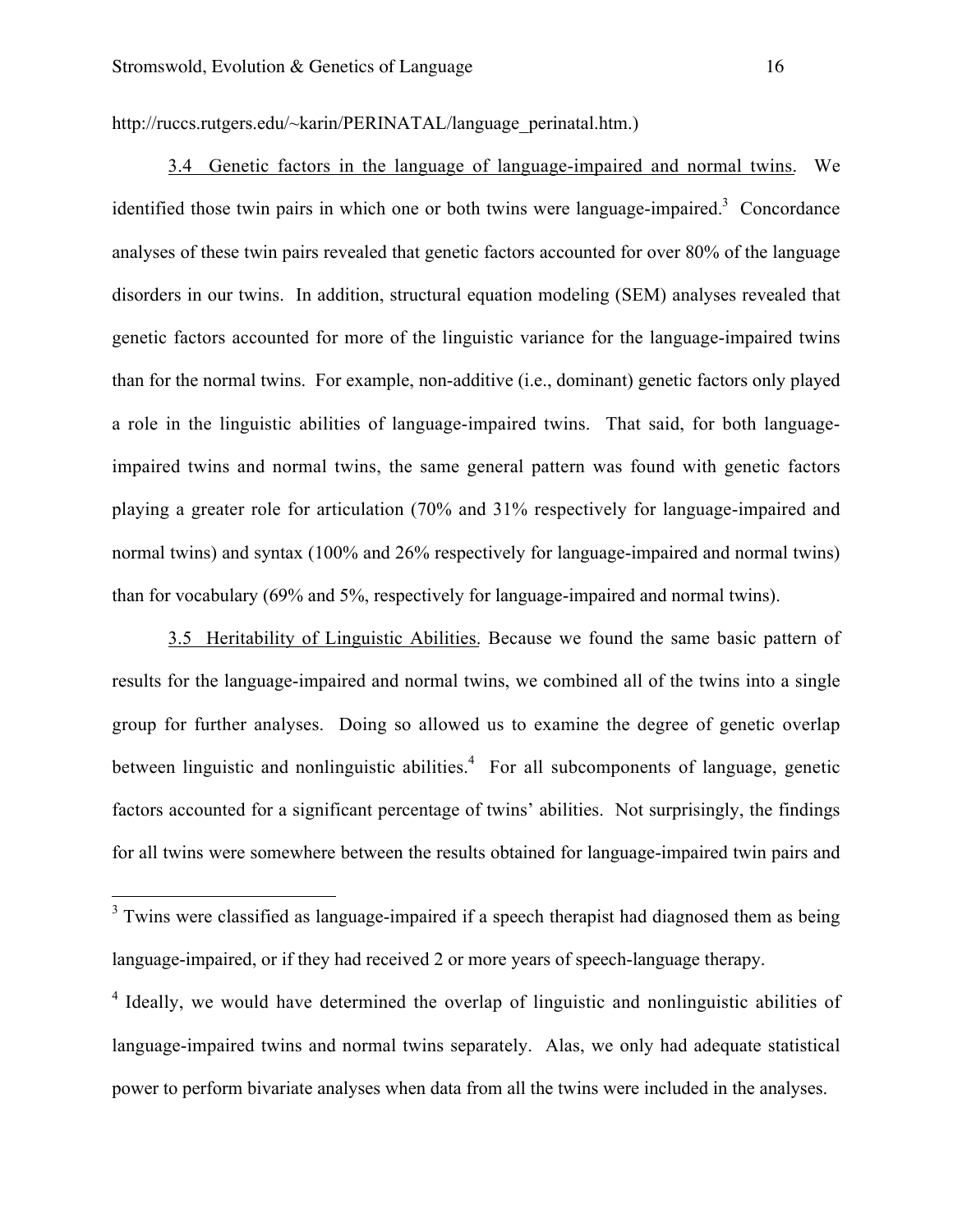normal twin pairs. For vocabulary, genetic factors accounted for only 18% of twins' abilities, whereas genetic factors accounted for 41% of their phonological abilities and 60% of their syntax abilities.

3.6 Heritability of Nonlinguistic Abilities. When nonlinguistic data from languageimpaired twins and normal twins were combined, genetic factors accounted for a substantial portion of the variance for most of the nonlinguistic abilities studied, with genetic factors accounting for approximately a third of twins' fine motor abilities, approximately half of their social abilities, approximately two-thirds of their gross motor abilities and essentially all of their cognitive abilities. Indeed, nonlinguistic oral motor ability was the only nonlinguistic ability for which genetic factors did not play a substantial role. In post hoc analyses, we found that genetic factors played a greater role in the nonlinguistic abilities of language-impaired twins than normal twins. This raises the possibility that, for at least a subset of the language-impaired twins, the language impairment is not a linguistically specific, but rather is secondary to a more general impairment.

3.7 Genetic overlap for linguistic and nonlinguistic abilities. When we investigated the genetic overlap for linguistic and nonlinguistic abilities for all twins, we found that the genetic overlap between linguistic and nonlinguistic ability varied according to the nonlinguistic ability considered. The genetic overlap was greatest for oral motor and linguistic abilities (more than 90% overlap for therapy measures) and fine motor and linguistic abilities (approximately 80% overlap for AS scores and 90% overlap for therapy measures) followed by social and linguistic abilities (approximately three-quarters genetic overlap for AS scores and one-half overlap for therapy measures) followed by cognitive and linguistic abilities (approximately one-half overlap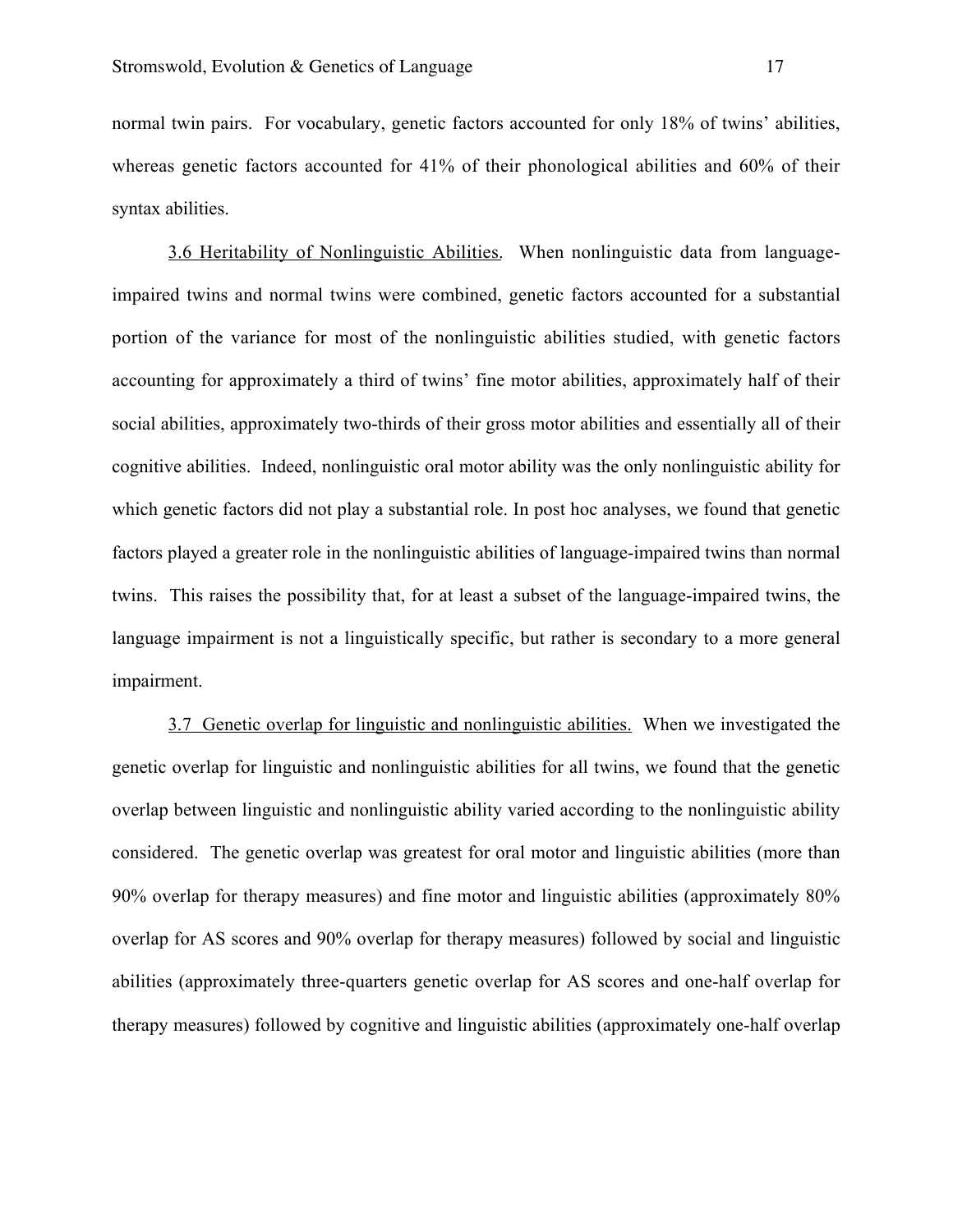for AS scores and one-quarter overlap for therapy measures<sup>5</sup>), with considerably less genetic overlap between gross motor and linguistic abilities (approximately 10% for AS scores and 50% for therapy measures).

It is intriguing that the genetic overlap between linguistic and nonlinguistic abilities was particularly high for oral motor and fine motor abilities. One interpretation of these results is that they reflect shared neural circuitry for tasks that require complex motor control (perhaps involving the recruitment of supplementary motor area). The overlap between language and social ability is also intriguing. One possibility is that this overlap reflects shared neural circuitry for social skills and social-pragmatic aspects of language. Indeed, this explanation is consistent with the results of post hoc analyses that revealed little genetic overlap between our measures of social skill and our measures of formal aspects of language (specifically, PAL phonology and syntax scores).

3.8 Genetic overlap for linguistic milestones. When we investigated the genetic overlap for age of acquisition of linguistic milestones, we find considerable genetic overlap for the onset of words and multiword utterances, the onset of words and clear articulation, and the onset of multiword utterances and clear articulation. In striking contrast, there was essential no genetic overlap between the onset of babbling and any of the other three linguistic milestones. This suggests that different genetic factors may be involved in babbling than in the production of words, sentences and clearly articulated sentences. Indeed, it is possible that contrary to

 $<sup>5</sup>$  The genetic overlap between speech-language therapy and special education services should be</sup> interpreted with caution, as most of the twins in the PEGI study were not yet school-age. Because special education services are usually provided in a school setting, most of the twins were too young to have received special education services.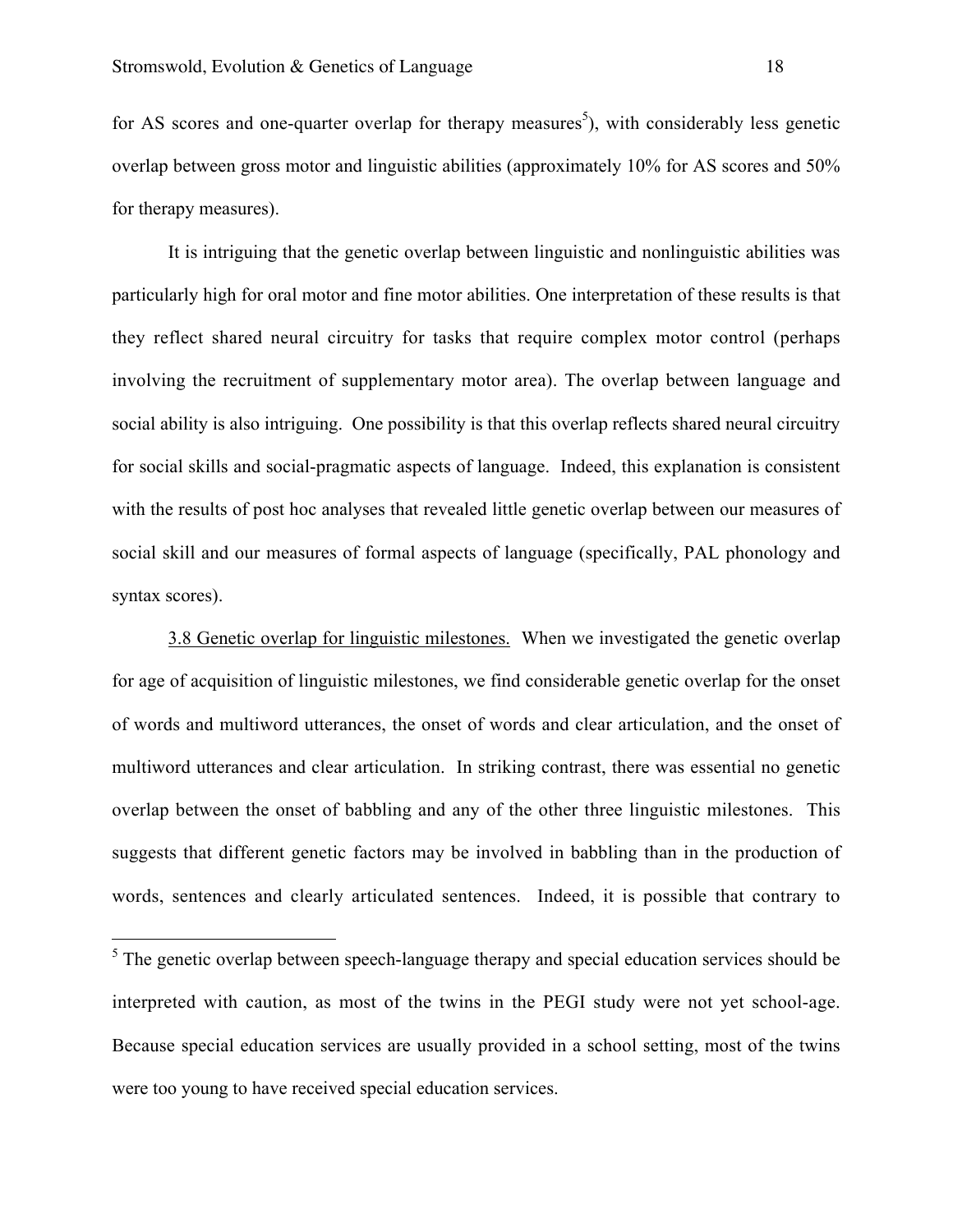common belief, babbling is not a precursor to linguistic communication. Furthermore, if we are correct that different genetic factors affect babbling, this could mean that the evolutionary history of babbling may be different from that of other aspects of language.

3.9 Genetic overlap for parent-report measures of lexical and syntactic development. When we look at the genetic overlap for our two parent-report measures of the lexicon and syntax (the CDI vocabulary and sentence structure scores and the word and sentence milestone measures), we find almost complete genetic overlap. Although this could reflect some deep underlying property of words and sentences, we think two other possibilities are more likely. The first possibility is that the genetic overlap for words and sentences merely reflects that these measures are expressive measures. Indeed, this explanation is consistent with our observation that there is considerable genetic overlap for the clear articulation milestone and both the word and sentence milestones. However, our results for the PAL measures of lexical and syntactic ability suggest that this is not the correct explanation (see section 3.9). The second possible explanation is that the genetic overlap reflects the fact that CDI and milestone measures are parent-report measures. As discussed in section 2.4, this may well account for the genetic overlap between CDI word and sentence measures. We suspect that the word and sentence milestone measures may also suffer from the same basic problem: if parents remember that their child said his or her first word at an early age but they can't remember exactly when the child first began saying sentences, they may assume (or erroneously recall) that s/he began producing sentences at an earlier age than s/he actually did. This explanation would also account for the considerable genetic overlap for the word, sentence and clear articulation milestones.

3.10. Genetic overlap for phonology, lexical, and syntactic PAL test scores. Recall that the PAL phonology and lexical tests require that children produce speech (i.e., they are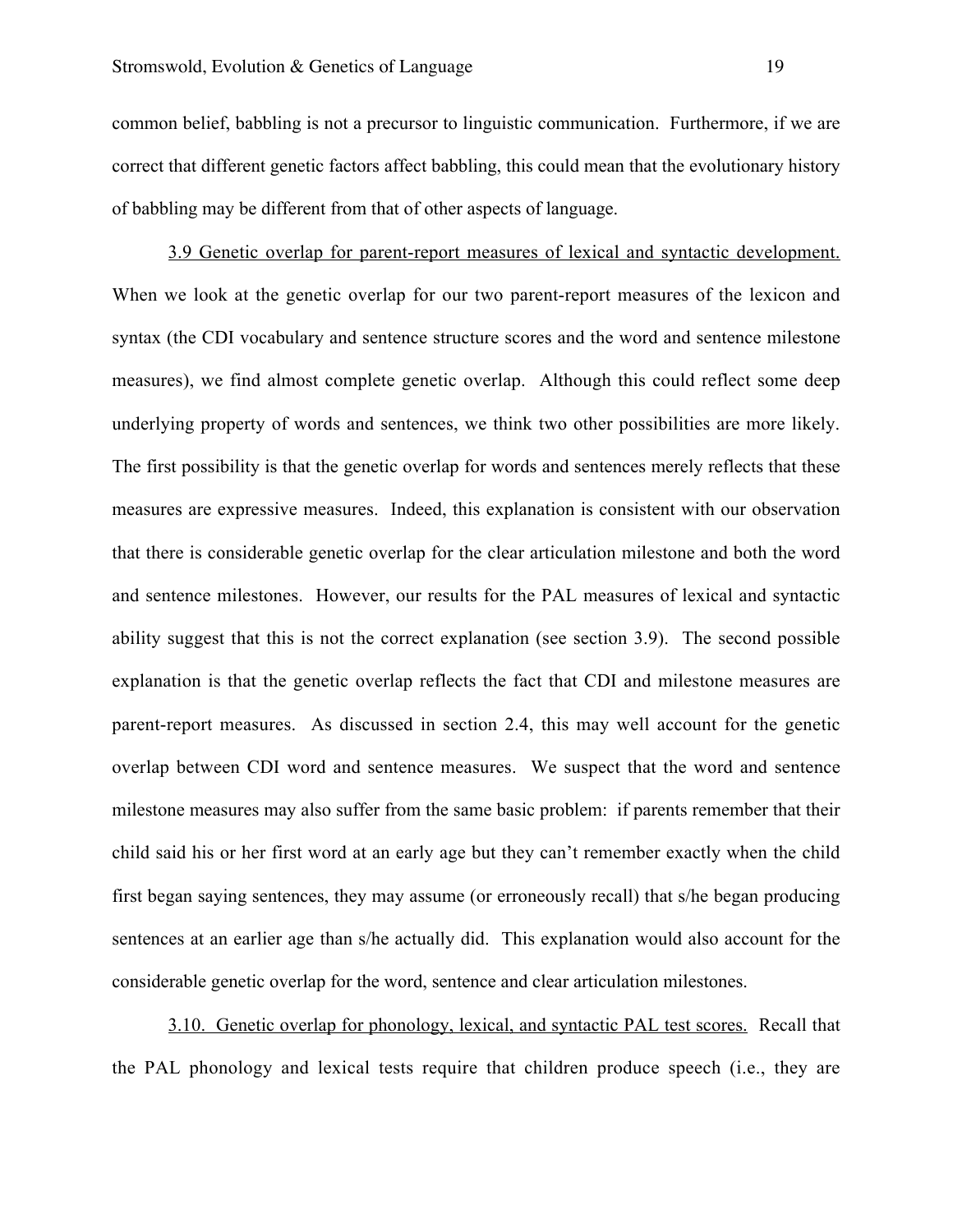expressive measures), whereas the PAL syntax test is a comprehension test. Thus, if the genetic overlap between CDI word and sentence scores and between word and sentence milestones are due to these measures being expressive, we would predict greater genetic overlap for phonology and lexical PAL scores than for syntax PAL scores and either phonology or lexical PAL scores. Contrary to this prediction, we found greater genetic overlap for syntax and phonology scores than for lexical scores and either syntax or articulation scores.

What accounts for the substantial genetic overlap for syntax and phonology? Hauser, Fitch and Chomsky (2002) argue that recursion is the only property that is specific to human language (i.e., what they refer to as the Faculty of Language Narrow, FLN). If syntax is recursive but phonology is not (as claimed by Hauser et al., 2002), the genetic overlap between phonology and syntax cannot be a reflection of recursion. There are two ways of dealing with this. The first is to argue that Hauser, Fitch and Chomsky (2002) are wrong and phonology is, in some sense, recursive. The second is to argue that some other property is shared by phonology and syntax. Depending on whether this property is specific to human language (i.e., a property that is not shared with any other nonlinguistic human ability or with any ability of any non-human species), this property would be part of FLN or the broader set of abilities that are required for human language (what Hauser et al., 2002 refer to as the Faculty of Language Broad, FLB).

Although we cannot know for sure, phonology and syntax share (at least) two properties that could account for their large genetic overlap. The first has to do with the combinatoric nature of phonology and syntax. In both phonology and syntax, simple units combine together to form more complex units. In the case of phonology, the units are phonemes that combine to form syllables.<sup>6</sup> In syntax, words (or more precisely, morphemes) combine to form sentences (or

 $6$  The atomic elements could also be phonetic features (i.e., phonemes could be comprised of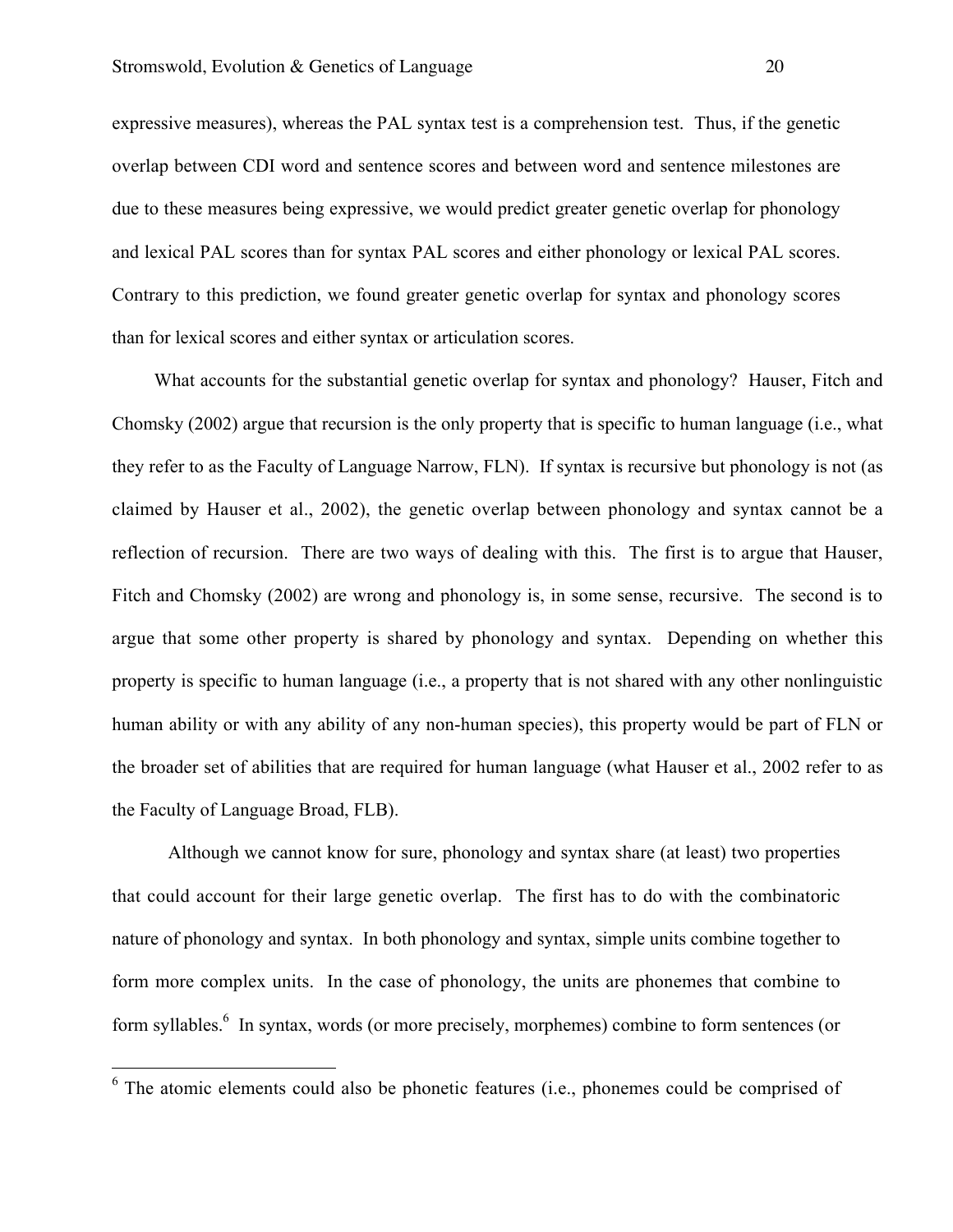more precisely, clauses). Thus, one possible explanation for the genetic overlap between syntax and phonology is that this overlap reflects the combinatoric nature of these aspect of language. If this is the correct explanation for the genetic overlap between syntax and phonology, we would predict that if we tested children on their ability to produce and/or comprehend derivational complex words (e.g., *teach*+ *er*, *bird+bath*), we would find the genetic overlap between derivational morphology and syntax to be at least as great as the overlap between phonology and syntax. 7

The second possible explanation for the genetic overlap between syntax and phonology is that phonology and syntax both have hierarchical, branching structures with higher nodes dominating intermediate nodes that in turn dominate the atomic elements. In the case of phonology, the highest node in the hierarchy is the syllable, the intermediate nodes in the hierarchy are onsets and rimes. Rimes in turn are composed of nuclei and codas, and onsets, nuclei and codas are all composed of phonemes. In syntax, lexical and grammatical morphemes combine to form phrases that in turn combine to form clauses that combine to form sentences.

Phonological and syntax units are constrained in the ways in which they can be combined, and these constraints make reference to the hierarchical structure of phonology and

phonetic features like voicing). Either way, the logic is the same.

 $\overline{a}$ 

<sup>7</sup> In many, but not all, linguistic theories, inflectional morphology (e.g., the *–ing* and *–ed* in *walking* and *walk-ed*) is considered part of syntax. Such theories would predict substantial genetic overlap between inflectional morphology and syntax because both tap syntactic abilities. Indeed, in terms of genetic overlap, according to theories that combine inflectional morphology and syntax (e.g., Chomsky's Minimalist Program, Chomsky, 1992/1993)), we should find greater overlap between syntax and inflectional morphology than between syntax and phonology.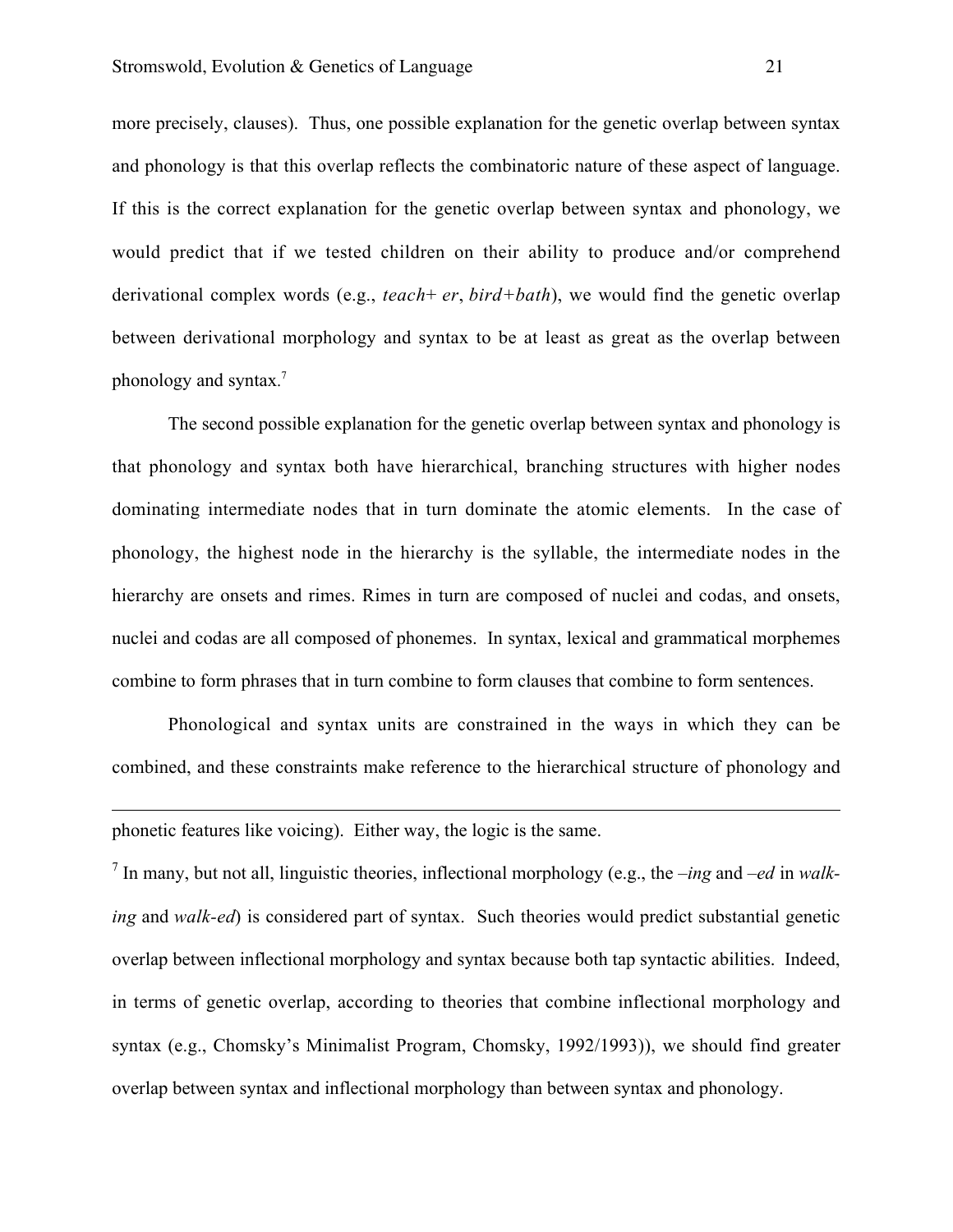syntax. To take a trivial example, in a syllable, the onset and coda may be null, but the nucleus cannot. In other words, all syllables must contain a vowel. Further phonological constraints appear to exist across languages (e.g., the sonority hierarchy) and within languages. For example, within a language, although an onset may be comprised of more than one consonant (i.e., an onset may be a consonant cluster), there are restrictions on *which* phonemes can form clusters and the order in which these phonemes must occur. For example, in English /st/ is a legitimate consonant cluster in onset position, but /tv is not. Furthermore, /st/ is allowed, but /ts/ is not. Lastly, certain consonant clusters are allowed as onsets but not codas. For example, /skw/ is licit as an onset (e.g., squirrel), but not as a coda. Similarly, within a language, there are restrictions on the way in which morphemes can combine to form phrases and how these phrases are combined to form clauses. For example, in Chomsky's (1986) Principles-and-Parameters theory, this restriction is cached out by saying that the ordering of specifier and head and head and complement must be the same for all phrases in a given language.

3.11 Unanswered questions about the genetic studies of language. To the best of our knowledge, no studies have investigated how genetic factors affect aspects of language such as discourse-pragmatic<sup>8</sup>, derivational morphology, or suprasegmental phonology, nor have studies investigated the genetic overlap of linguistic abilities and nonlinguistic abilities such as Theory of Mind, mathematical ability, face recognition, mental representation, etc.. In addition, we know of only

<sup>8</sup> We have begun to investigate the discourse-pragmatic abilities of the PEGI twins. We are also obtaining measures of the types of social behaviors often seen in children with autism spectrum disorders. In addition to determining the extent to which genetic factors affect these abilities, our goal is to assess the genetic overlap between these abilities and other linguistic and nonlinguistic abilities.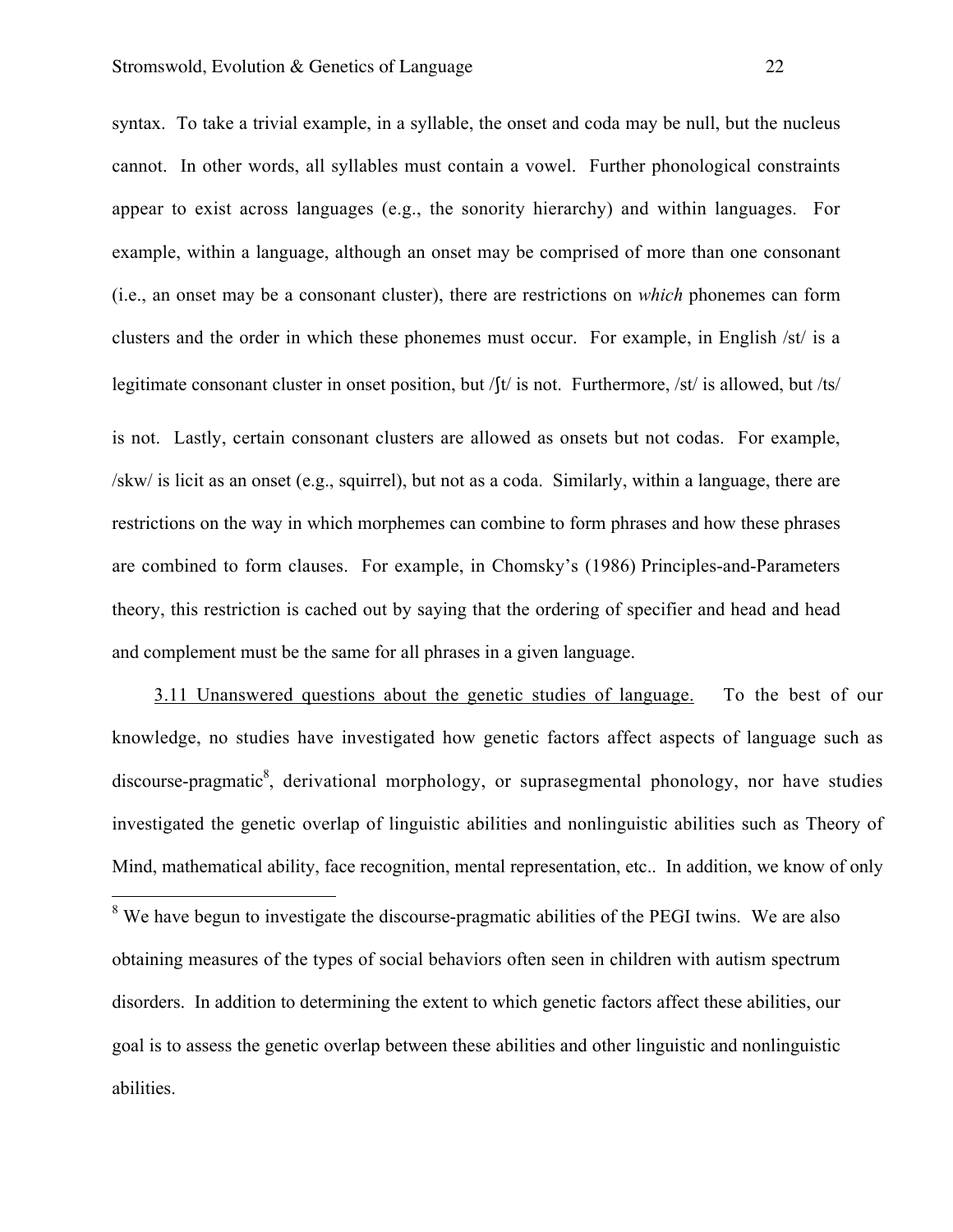a handful of studies that include multivariate analyses of more than two variables, and no studies that simultaneously investigate the genetic overlap among phonologic, syntactic and lexical abilities. Nor do we know of studies that simultaneously investigate overlap among more than one aspect of language and any of the motor abilities included in the PEGI study. Without such studies, one cannot know how specific the genetic factors that affect language (or subcomponents of language) really are.<sup>9</sup>

# *4. Evolution of language*

4.1 Theories about the evolution of language. The intent of this section is not to espouse a particular theory about the evolution of language. Rather, we will attempt to compare some of recent theories about the evolution of language, many of which are described more fully in this volume. Broadly speaking theories about the evolution of language can be characterized along3 dimensions.<sup>10</sup> The first dimension is the process by which the genetic factors that currently subserve language came into existence. Some theorists (e.g., Pinker, 1994; Pinker & Bloom, 1990) argue that the genetic factors involved in language conferred a reproductive advantage on those who possessed them and therefore these factors were selected for (i.e., natural selection theories, the right side of Figure 1). Other theorists (e.g., Chomsky, 1987; Piattelli-Palmarini, 1989) argue that the evolution of language was serendipitous, with the genetic factors involved

<sup>&</sup>lt;sup>9</sup> Currently, we have too few twins in the PEGI study to perform multivariate analyses involving 3 and 4 variables. Our long-term goal is to have enough twins to perform such analyses.

 $10$  I am indebted to Jennifer Ganger for her insights about the similarities and differences among evolutionary theories of language. An earlier characterization of evolutionary theories along two dimension appears in Ganger and Stromswold (1998).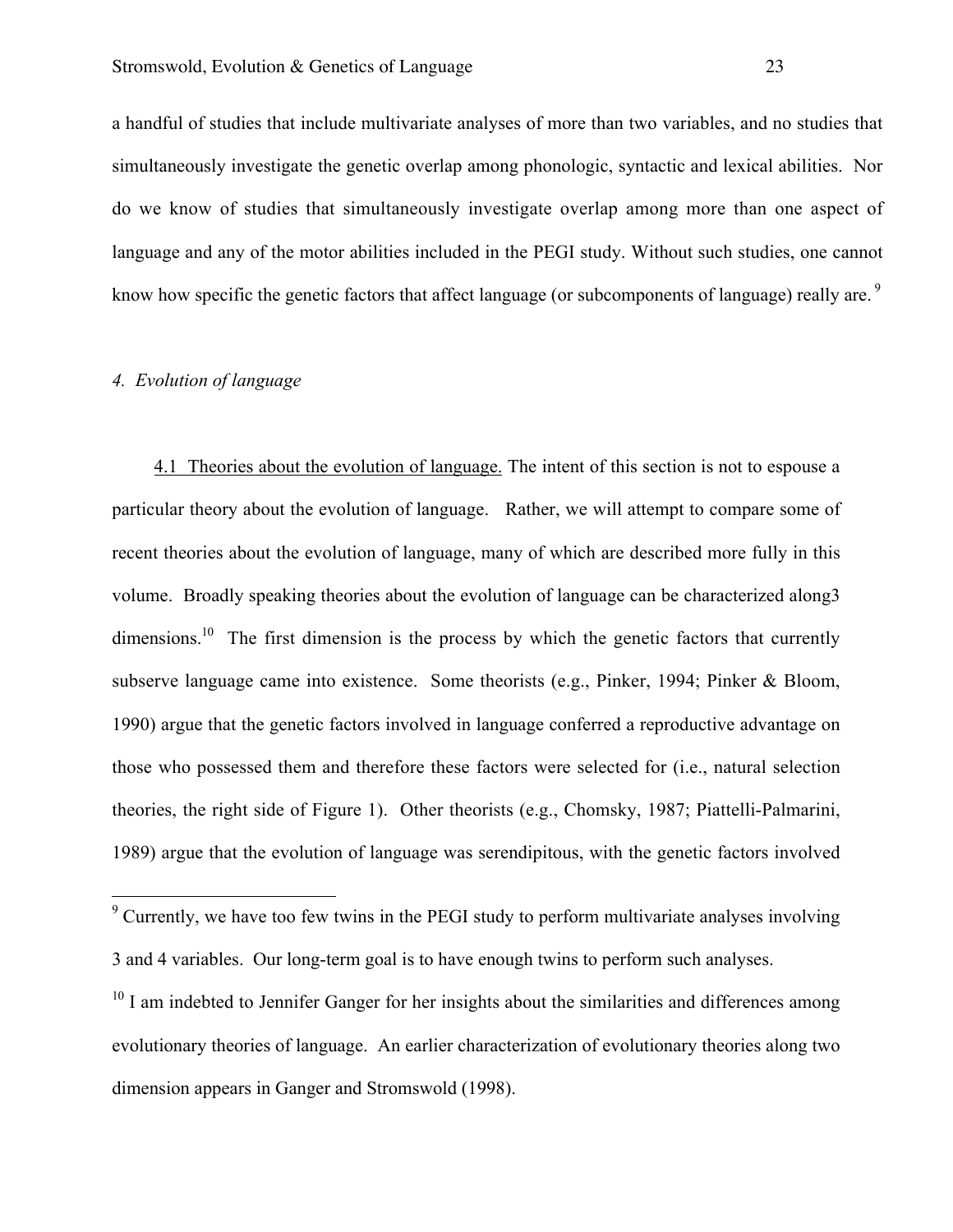in language being passed on to subsequent generations because they happened to be near genetic factors for other functions that were advantageous (i.e. hitch-hiking theories, the left side of Figure 1). A second dimension along which evolutionary theories differ is whether *any* of the genetic factors that evolved (via whatever process) were specifically linguistic (language-specific theories, represented by *A* and *B* in Figure 1) or whether all of the genetic factors also subserved some nonlinguistic function (precursor theories, represented by lower case *a* and *b* in Figure 1). The third dimension concerns what functions the genetic factors involved in language support. For language-specific theorists, the question is how specific are the linguistically-specific genetic factors? For example, do these genetic factors only affect some subcomponent(s) of language (e.g., syntax, Bickerton, 1990; Newmeyer, 1991), or do they support specific functions that may or may not be used in more than one subcomponent of language (e.g., recursion, see Hauser et al., 2002). In other words, what is the function of the genetic factors represented by *A* and *B* in Figure 1? For precursor theorists, the question is what nonverbal abilities were co-opted or underlie (some aspects or subcomponents of) linguistic abilities? Among the abilities that have been proposed are oral motor skill (e.g., Lieberman, 1984), fine motor skill (e.g., object manipulation, tool creation or use, Bickerton, 1990; Greenfield & Savage-Rumbaugh, 1990; Greenfield, 1991; Tobias, 1994), nonverbal cognitive abilities (e.g., abstract mental representations such as those needed to think about things, actions or events that are not present in the immediate environment, Gardenfors, 2003), social cognition (Knight, 1998; Worden, 1998), theory of mind (Dunbar, 1998), and mind reading (Origgi & Sperber, 2000).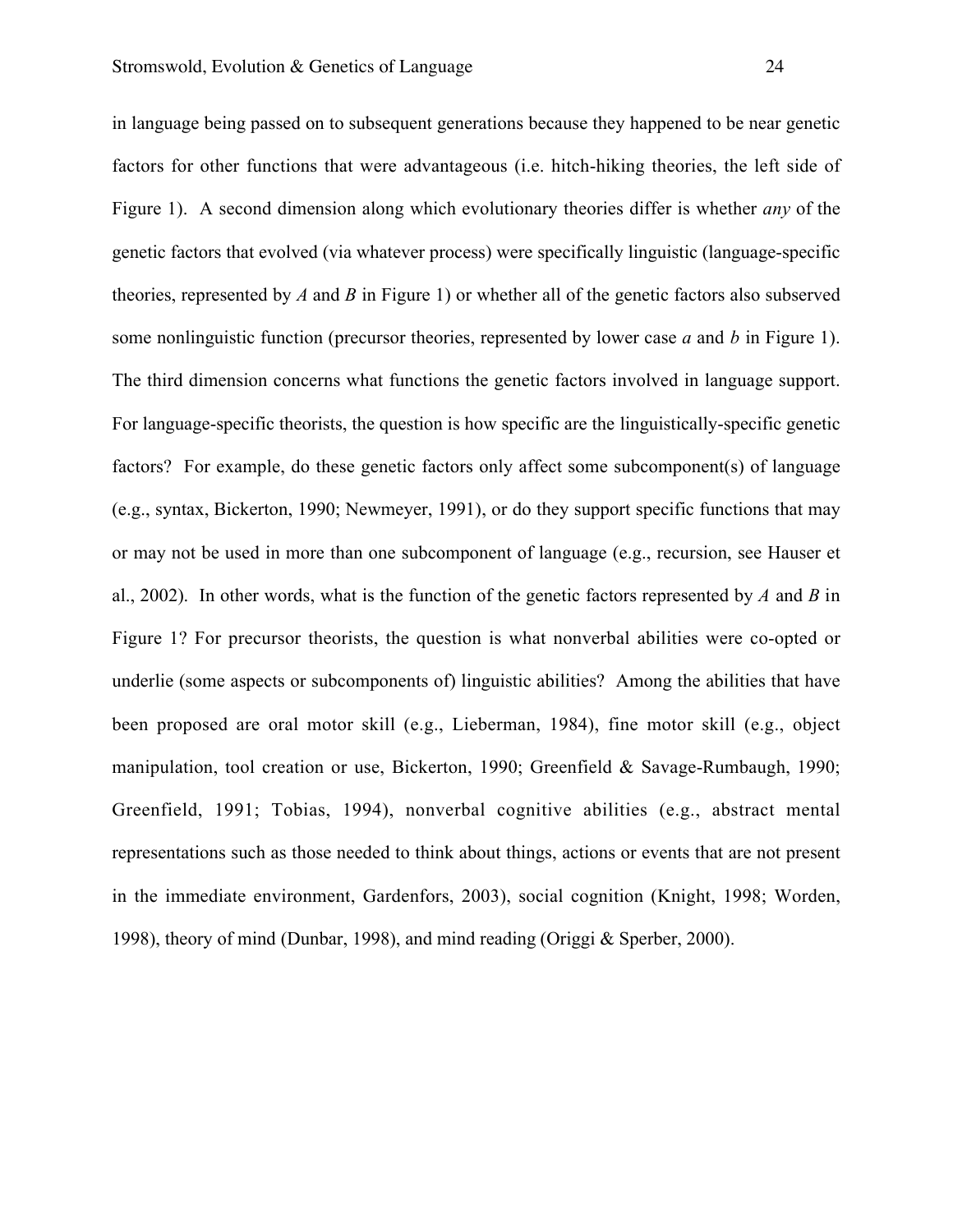

Figure 1: A Schema for Theories of Language Evolution

4.2 Evolutionary implications of genetic findings. The finding that genetic factors play a substantial role in all aspects of language indicates that people differ in their linguistic abilities, and that part of this variance is due to genetic factors and, hence, evolutionary processes could have been involved in all aspects of language. The finding that genetic factors play a smaller role in lexical abilities than syntactic or phonological abilities suggests that environmental factors affect children's lexical abilities more than they do their syntactic or phonological abilities. If genetic factors play a greater role for syntax and phonology, this could indicate that syntax and phonology evolved together and somewhat separately from the lexicon. This could reflect that having a large vocabulary conferred less of an advantage than being syntactically or phonologically gifted or that syntax and phonology both hitch-hiked on another ability that conferred reproductive success.

Behavior genetic studies consistently find that genetic factors play a greater role for the linguistic abilities of language-impaired children compared to normal children. This suggests that normal and language-impaired children's language may involve different genetic processes. If this is true, it could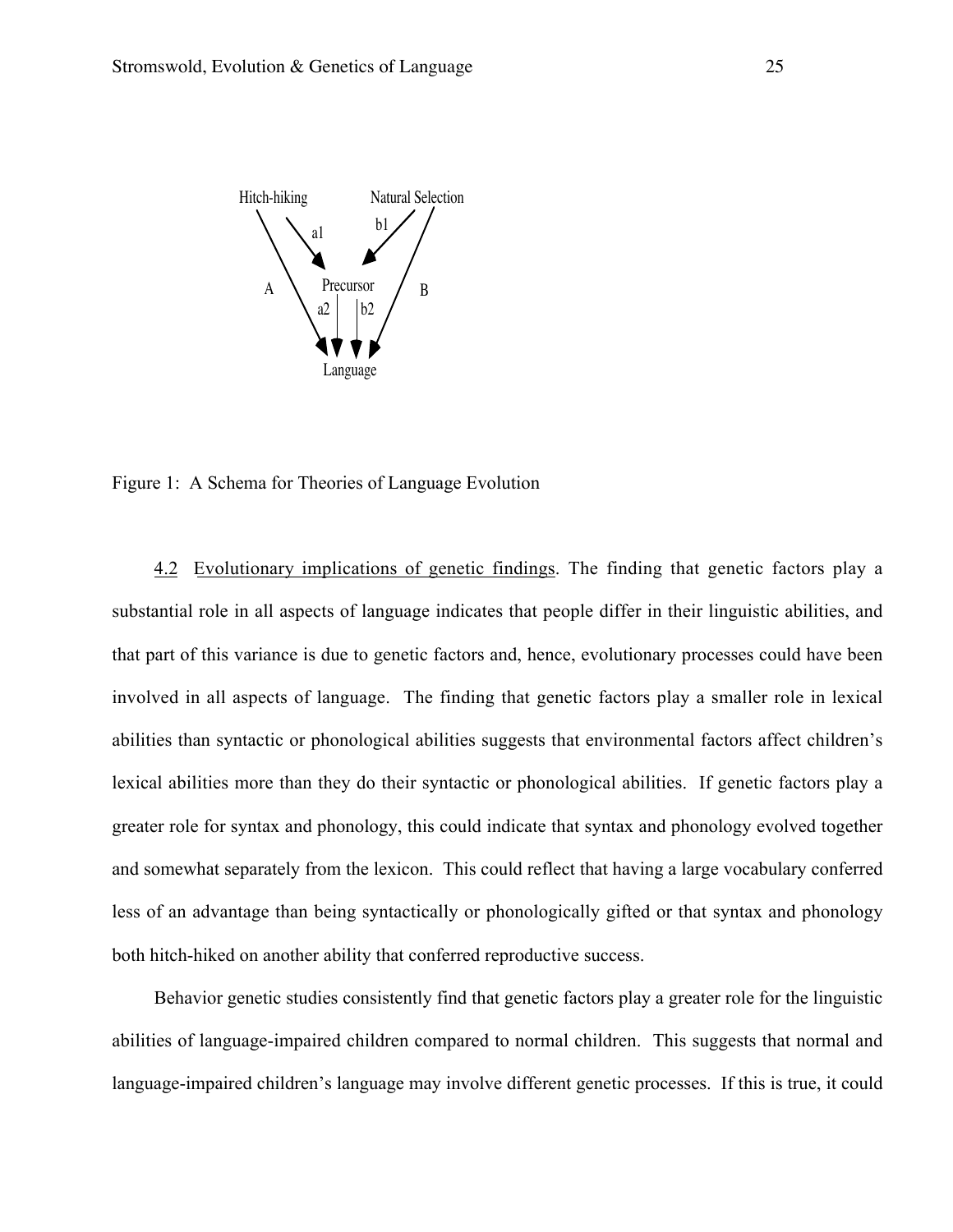reflect that somewhat different neural circuitry subserves language in language-impaired and normal children, which in turn would mean that, with respect to language, the evolutionary history of language-impaired and normal children could differ.

If the high degree of genetic overlap for linguistic and oral motor abilities and for linguistic and fine motor abilities reflects shared neural circuitry for abilities that require complex motor control, this could mean that from an evolutionary standpoint, linguistic oral motor abilities are parasitic or coevolved with fine motor and oral motor abilities. Thus, the genetic overlap for linguistic and oral motor abilities supports theories that argue that language evolved from non-linguistic oral motor abilities (e.g., Lieberman, 1984; Locke, 1998; Ujhelyi, 1998). Similarly, the finding that some of the same genetic factors affect linguistic and fine motor abilities is consistent with theories that argue that fine motor abilities were a precursor to language (e.g., Bickerton, 1990; Greenfield & Savage-Rumbaugh, 1990; Greenfield, 1991; Tobias, 1994),

If the genetic overlap for linguistic and social ability indicates that the neural underpinning for social cognition and language are partially shared, this means language could have (partially) evolved from social abilities, consistent with the theories of Knight (1998), Worden (1998), Dunbar (1998), Origgi and Sperber (2000) and others. The greater genetic overlap for syntax and phonology than for either the lexicon and syntax or the lexicon and phonology suggests that the evolutionary history of syntax and phonology may be more similar than that of the lexicon and either syntax or phonology. For example, it is possible that genetic factors coded for some function that allowed for the simultaneous development of phonology and syntax.

In summary, results of genetic studies of language are most consistent with linguistic models and evolutionary theories of language that invoke both general and language-specific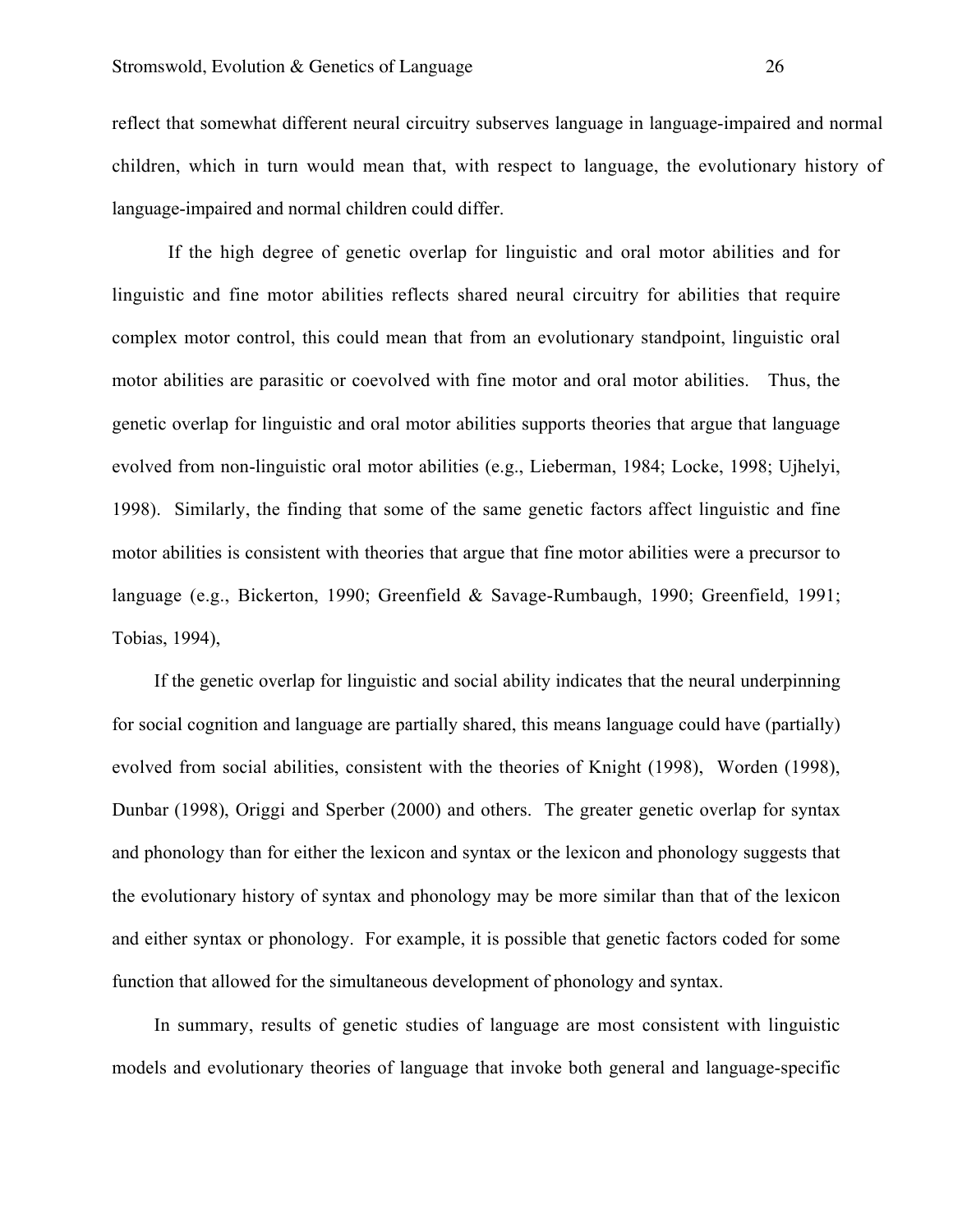factors. Unfortunately, although genetic studies of language provide insight about what linguistic and nonlinguistic abilities co-evolved and, perhaps, insight about which abilities were precursors to language, they cannot tell us the process by which language evolved (i.e., natural selection vs. hitch-hiking or happenstance).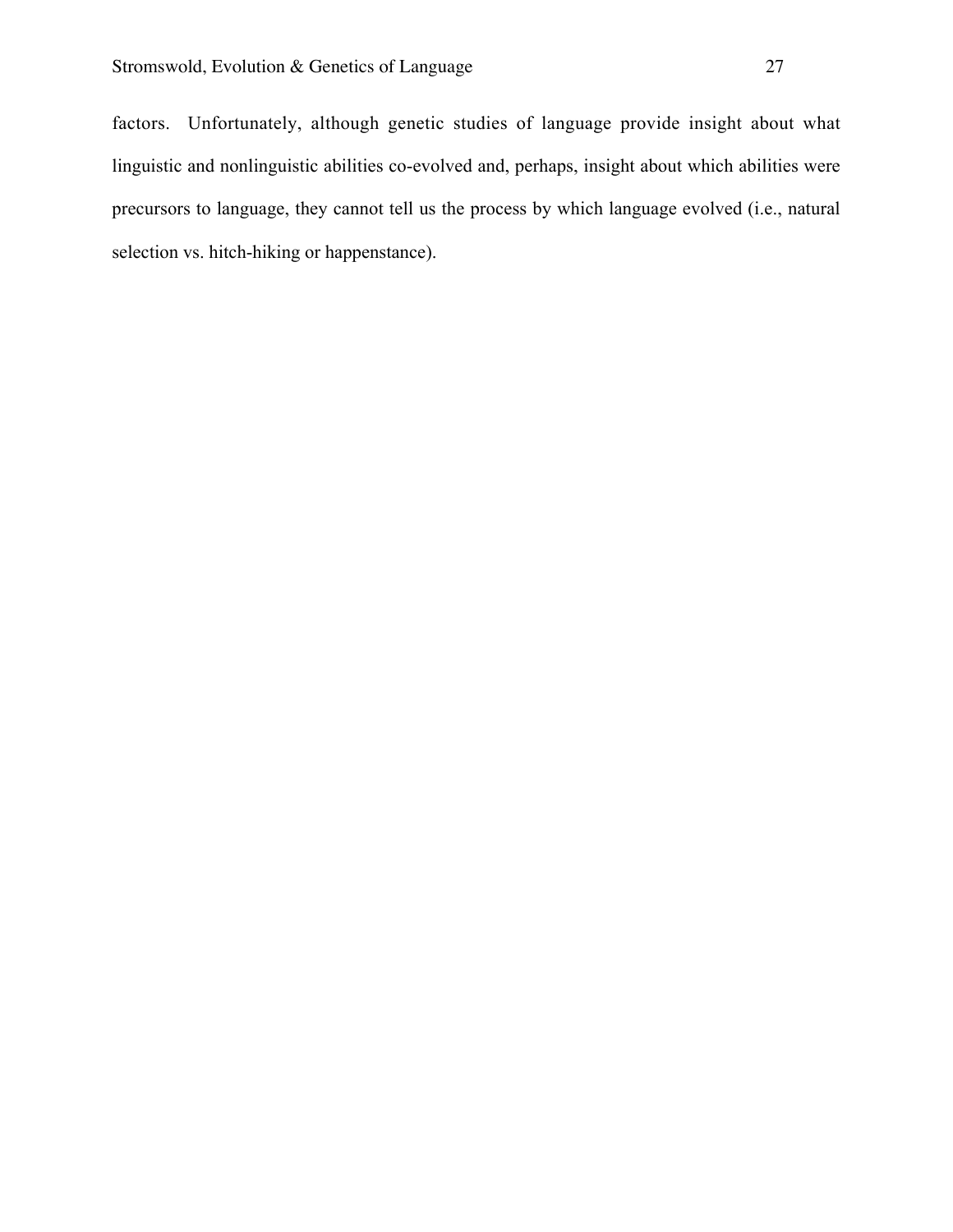### References

Bever, T. C., Carrithers, C., Cowart, W., & Townsend, D. J. (1989). Language processing and familial handedness. In A. M. Galaburda (Ed.), *From reading to neurons: Issues in the biology of language and cognition* (pp. 331-357). Cambridge, MA: MIT Press.

Bickerton. (1990). *Language and species*. Chicago: University of Chicago Press.

- Bricker, D., & Squires, J. (1999). *Ages & stages questionnaire: A parent-completed, child-monitoring system, second edition*: Paul H. Brookes Publishing Company.
- Brown, R. (1973). *A first language: The early stages*. Cambridge, MA: Harvard University Press.
- Cazden, C. (1968). The acquisition of noun and verb inflections. *Child Development, 39*, 433-448.

Chomsky, N. (1986). *Barriers*. Cambridge, MA: MIT Press.

- Chomsky, N. (1987). *Language and problems of knowledge: The managua lectures*. Cambridge, MA: MIT Press.
- Chomsky, N. (1992/1993). A minimalist program for linguistic theory. In K. Hale & J. Keyser (Eds.), *A view from building 20: Essays in linguistics in honor of sylvain bromberger* (pp. 1-52). Cambridge, MA: MIT Press.
- Cowart, W. (1997). *Experimental syntax: Applying object methods to sentence judgments*. Thousand Oaks, CA: Sage Publications.
- Dale, P. S. (2001). *The macarthur communication developmental inventory: Level iii*. Columbia, MO: University of Missouri-Columbia,.
- Dale, P. S., Dionne, G., Eley, T. C., & Plomin, R. (2000). Lexical and grammatical development: A behavioural genetic perspective. *Journal of Child Language, 27*(3), 619-642.

Day, R. S. (1979). Verbal fluency and the language-bound effect. In C. J. Fillmore & D. Kempler &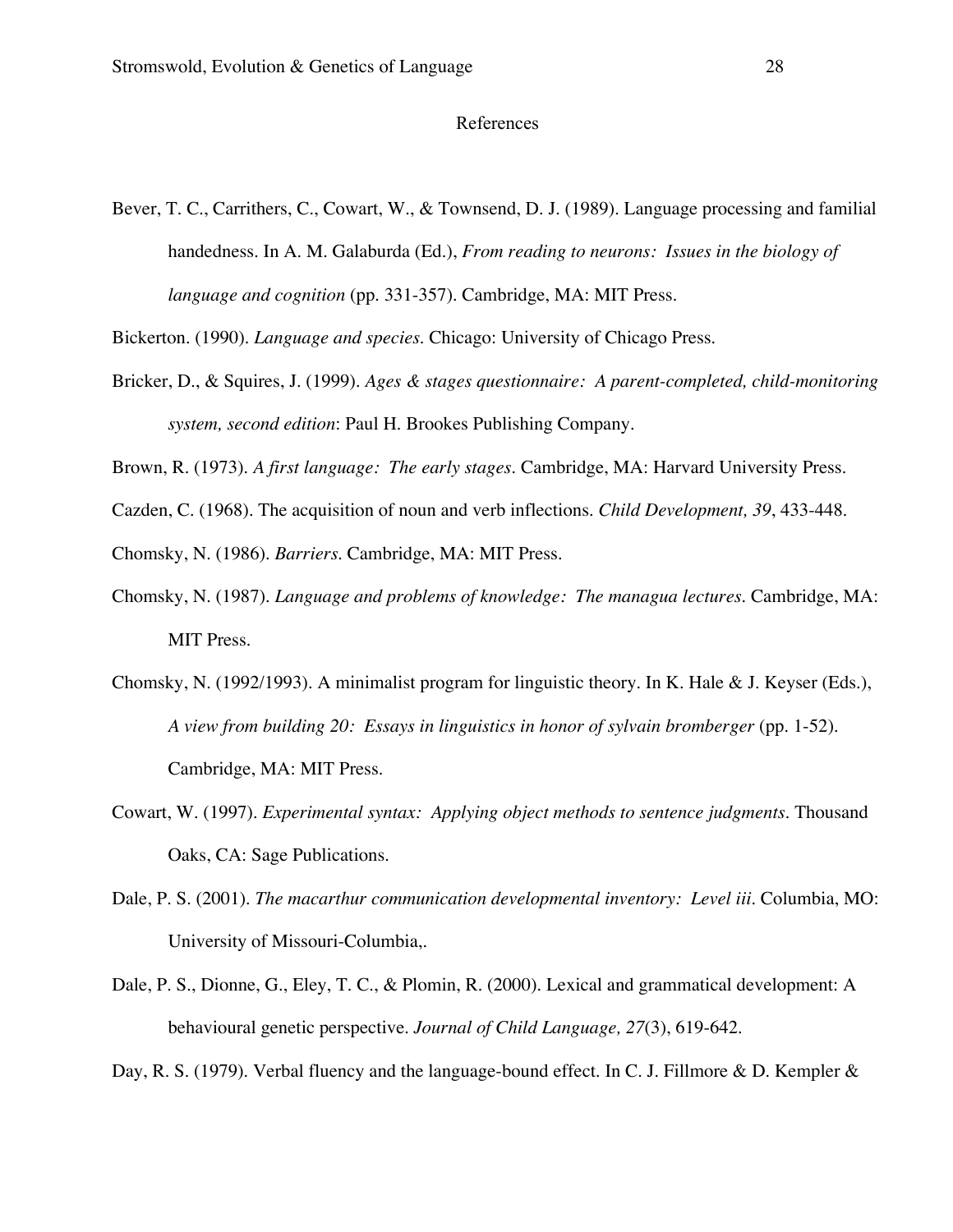W. S.-Y. Wang (Eds.), *Individual differences in language ability and language behavior* (pp. 57-84). New York: Academic Press.

- de Jong, P. F. (1999). Hierarchical regression analysis in structural equation modeling. *Structural Equation Modeling, 6*(2), 198-211.
- Dunbar, R. (1998). Theory of mind and the evolution of language. In J. R. Hurford & M. Studdert-Kennedy & C. Knight (Eds.), *Approaches to the evolution of language: Social and cognitive bases*. Cambridge, England: Cambrige University Press.

Falconer, D. S. (1960). *Introduction to quantitative genetics*. New York: Ronald Press Company.

- Fenson, L., Dale, P. S., Reznick, J. S., Bates, E., Thal, D. J., & Pethick, S. J. (1994). Variability in early communicative development. *Monographs of the Society for Research in Child Development, 59*(Serial number 242).
- Fillmore, L. W. (1979). Individual differences in second language acquisition. In C. J. Fillmore & D. Kempler & W. S.-Y. Wang (Eds.), *Individual differences in language ability and language behavior* (pp. 203-228). New York: Academic Press.
- Ganger, J., & Stromswold, K. (1998). The innateness, evolution and genetics of language. *Human Biology, 70*, 199-213.
- Gardenfors, P. (2003). *How homo became sapiens: On the evolution of thinking*. Cambridge, England: Oxford University Press.

Gleitman, H., & Gleitman, L. (1970). *Phrase and paraphrase*. New York: W.W. Norton.

- Goldfield, B. A., & Reznick, J. S. (1990). Early lexical acquisition: Rate, content and vocabulary spurt. *Journal of Child Language, 17*, 171-184.
- Greenfield, P., & Savage-Rumbaugh, E. S. (1990). Grammatical combination in *pan paniscus*: Process of learning and invention. In S. T. Parker & K. R. Gibson (Eds.), *Language and*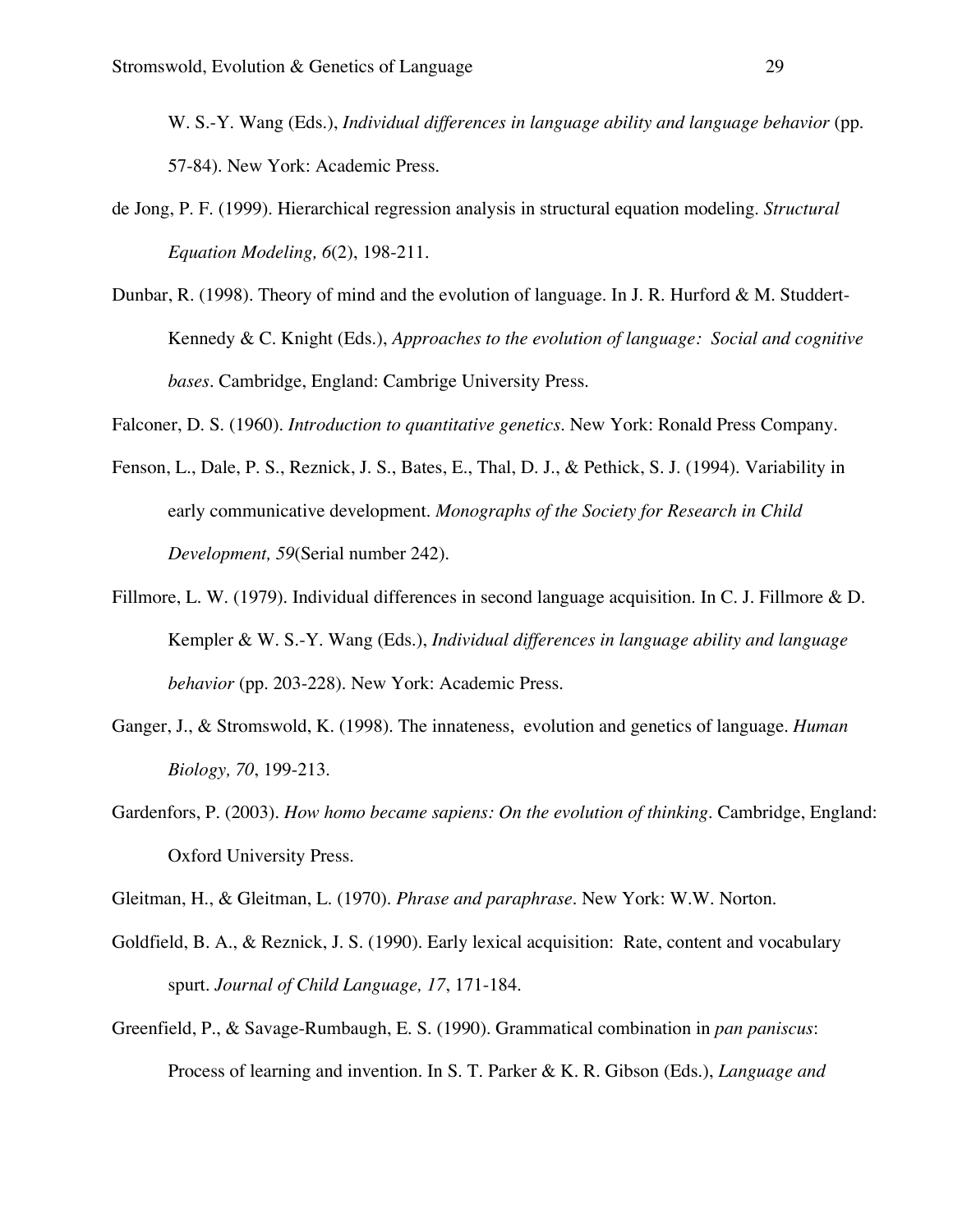*intelligence in monkeys and apes: Comparative developmental perspectives* (pp. 540-578). Cambridge, England: Cambridge University Press.

- Greenfield, P. M. (1991). Language, tools and brain: The ontogeny and phylogeny of hierarchically organized sequential behavior. *Behavioral and Brain Sciences, 14*, 531-595.
- Hauser, M. D., Chomsky, N., & Fitch, W. T. (2002). The faculty of language: What is it, who has it, and how did it evolve? *Science, 298*, 1569-1579.
- Just, M. A., & Carpenter, P. A. (1992). A capacity of theory of comprehension: Individual differences in working memory. *Psychological Review, 99*(1), 122-149.
- Knight, C. (1998). Introduction: Grounding language function in social cognition. In J. R. Hurford & M. Studdert-Kennedy & C. Knight (Eds.), *Approaches to the evolution of language: Social and cognitive bases*. Cambridge, England: Cambrige University Press.
- Lieberman, P. (1984). *The biology and evolution of language*. Cambridge, MA: Harvard University Press.
- Locke, J. F. (1998). Social sound-making as a precursor to spoken language. In J. R. Hurford & M. Studdert-Kennedy & C. Knight (Eds.), *Approaches to the evolution of language: Social and cognitive bases*. Cambridge, England: Cambrige University Press.
- Nagata, H. (1992). Anchoring effects in judging grammaticality of sentences. *Perceptual and Motor Skills, 75*, 159-164.
- Neale, M. C., & Cardon, L. R. (1992). *Methodology for genetic studis of twins and families* (Vol. 67). Dordrecht, The Netherlands: Kluwer Academic Publishers.
- Newmeyer, F. (1991). Functional explanation in linguistics and the origins of language. *Language and Communications, 11*(1/2), 3-28.

Origgi, G., & Sperber, D. (2000). Evolution, communication and the proper function of language. In P.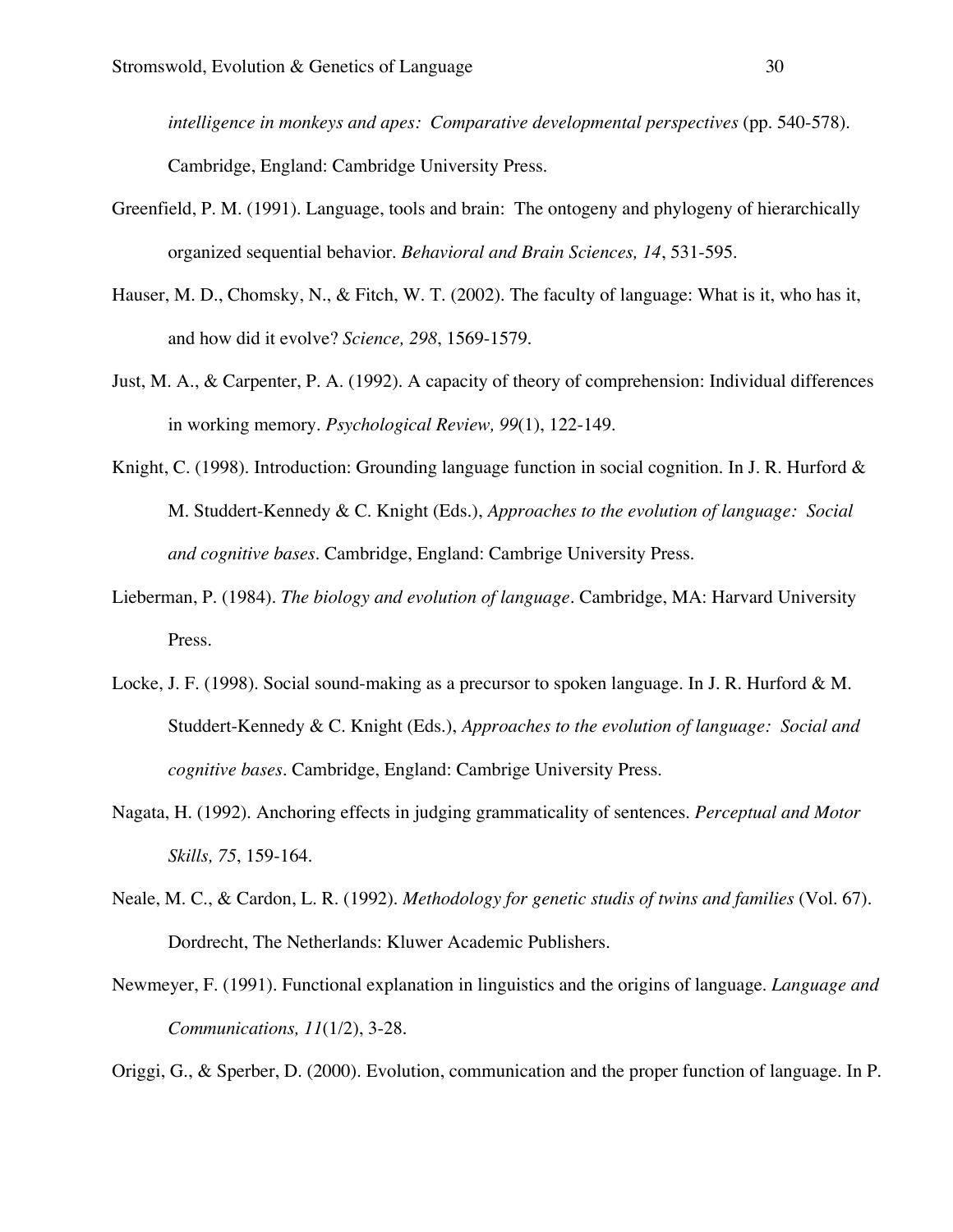Carruthers & A. Chamberlain (Eds.), *Evolution and the human mind: Language, modularity and meta-cognition* (pp. 140-169). Cambridge, England: Cambridge University Press.

- Piattelli-Palmarini, M. (1989). Evolution, selection and cognition: From "learning" to parameter setting in biology and in the study of language. *Cognition, 31*, 1-44.
- Pinker, S. (1994). *The language instinct: How the mind creates language*. New York: William Morrow.
- Pinker, S., & Bloom, P. (1990). Natural language and natural selection. *Behavioral and Brain Sciences, 13*, 707-784.
- Price, T. S., Eley, T. C., Dale, P. S., Stevenson, J., Saudino, K., & Plomin, R. (2000). Genetic and environmental covariation between verbal and nonverbal cognitive development in infancy. *Child Development, 71*(4), 948-959.
- Ross, J. R. (1979). What's english? In C. J. Fillmore & D. Kempler & W. S.-Y. Wang (Eds.), *Individual differences in language ability and language behavior* (pp. 127-163). New York: Academic Press.
- Schutze, C. T. (1996). *The empirical base of linguistics: Grammaticality judgments and linguistic methodology*. Chicago: University of Chicago Press.
- Snyder, W., & Stromswold, K. (1997). The structure and acquisition of english dative constructions. *Linguistic Inquiry, 28*, 281-317.
- Stromswold, K. (1988). *The structure of children's wh-questions.* Paper presented at the 13th Annual Boston University Child Language Conference.
- Stromswold, K. (1989). *Productivity, conservation and the acquisition of auxiliaries.* Paper presented at the 21st Annual Stanford Child Language Research Forum.

Stromswold, K. (1990). *Learnability and acquisition of auxiliaries.* Unpublished Ph.D dissertation,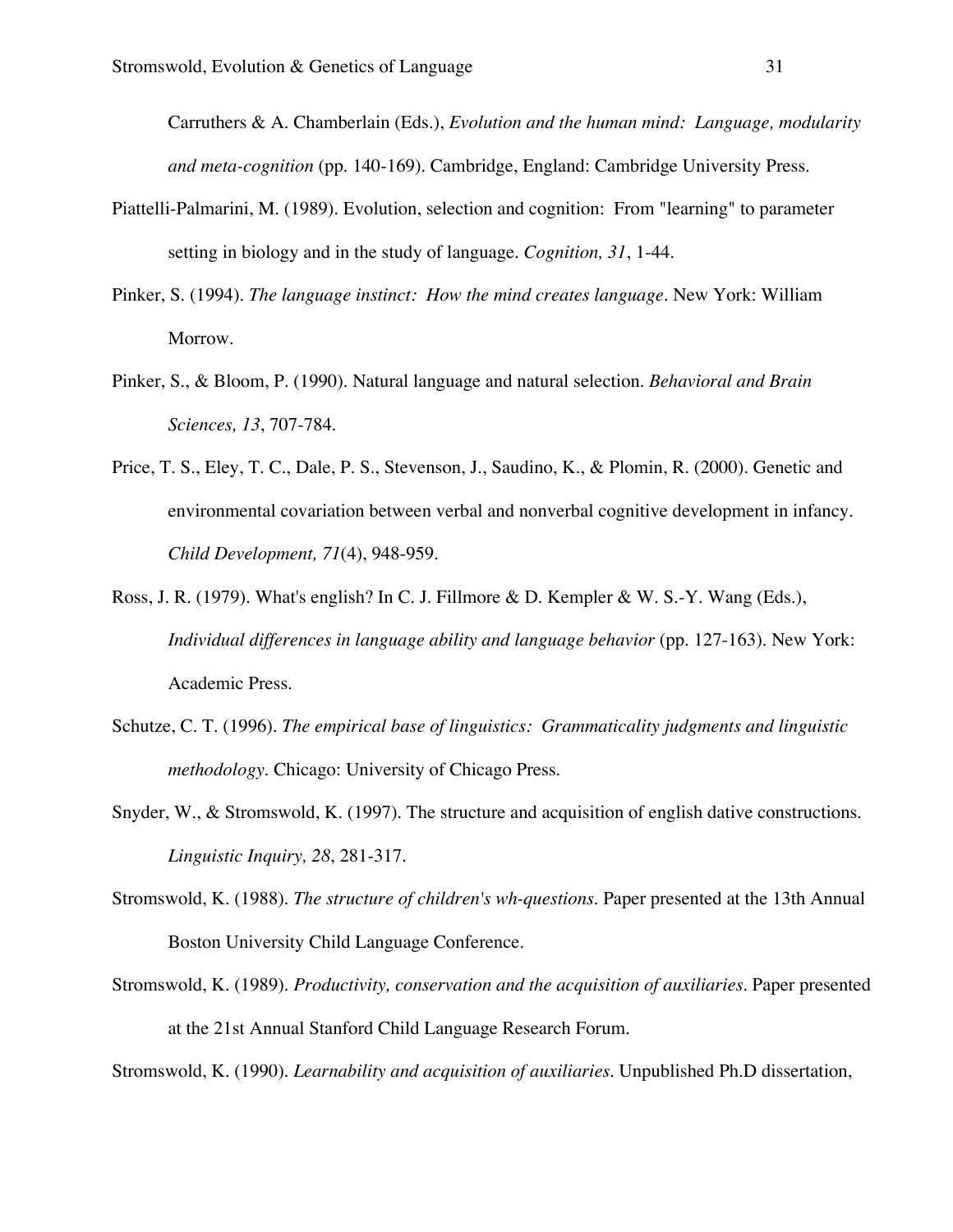Massachusetts Institute of Technology.

- Stromswold, K. (1995). The acquisition of subject and object *wh*-questions. *Language Acquisition, 4*, 5-48.
- Stromswold, K. (2000). The cognitive neuroscience of language acquisition. In M. Gazzaniga (Ed.), *The new cognitive neurosciences, second edition* (pp. 909-932). Cambridge, MA: MIT Press.
- Stromswold, K. (2001). The heritability of language: A review and meta-analysis of twin, adoption and linkage studies. *Language, 77*(4), 647-723.

Stromswold, K. (2003). *The parent assessment of language (pal) tests*.

- Stromswold, K. (2005). Genetic specificity of linguistic heritability. In A. Cutler (Ed.), *Twenty-first century psycholinguistics: Four cornerstones*. Mahwah NJ: Lawrence Erlbaum Associates.
- Stromswold, K. (to appear). Why aren't identical twins linguistically identical? Genetic, prenatal and postnatal factors. *Cognition*.
- Stromswold, K., Schramm, K., Molnar, D., Holodak, S., & Sheffield, E. (2005). *The role of specific and non-specific genetic factors in language development.* Paper presented at the Society for Research in Child Development, Atlanta, GA.
- Stromswold, K., & Snyder, W. (1995). Acquisition of datives, particles, and related constructions: Evidence for a parametric account. In D. MacLaughlin & S. McEwen (Eds.), *Proceedings of the 19th annual boston university conference on language development* (Vol. 2, pp. 621-628). Somerville, MA: Cascadilla Press.
- Tobias, P. V. (1994). The evolution of early hominids. In T. Ingold (Ed.), *Companion encyclopedia of anthropology* (pp. 33-78). London, England: Routledge.
- Ujhelyi, M. (1998). Long call structure in apes as a possible precursor for language. In J. R. Hurford  $\&$ M. Studdert-Kennedy & C. Knight (Eds.), *Approaches to the evolution of language: Social*